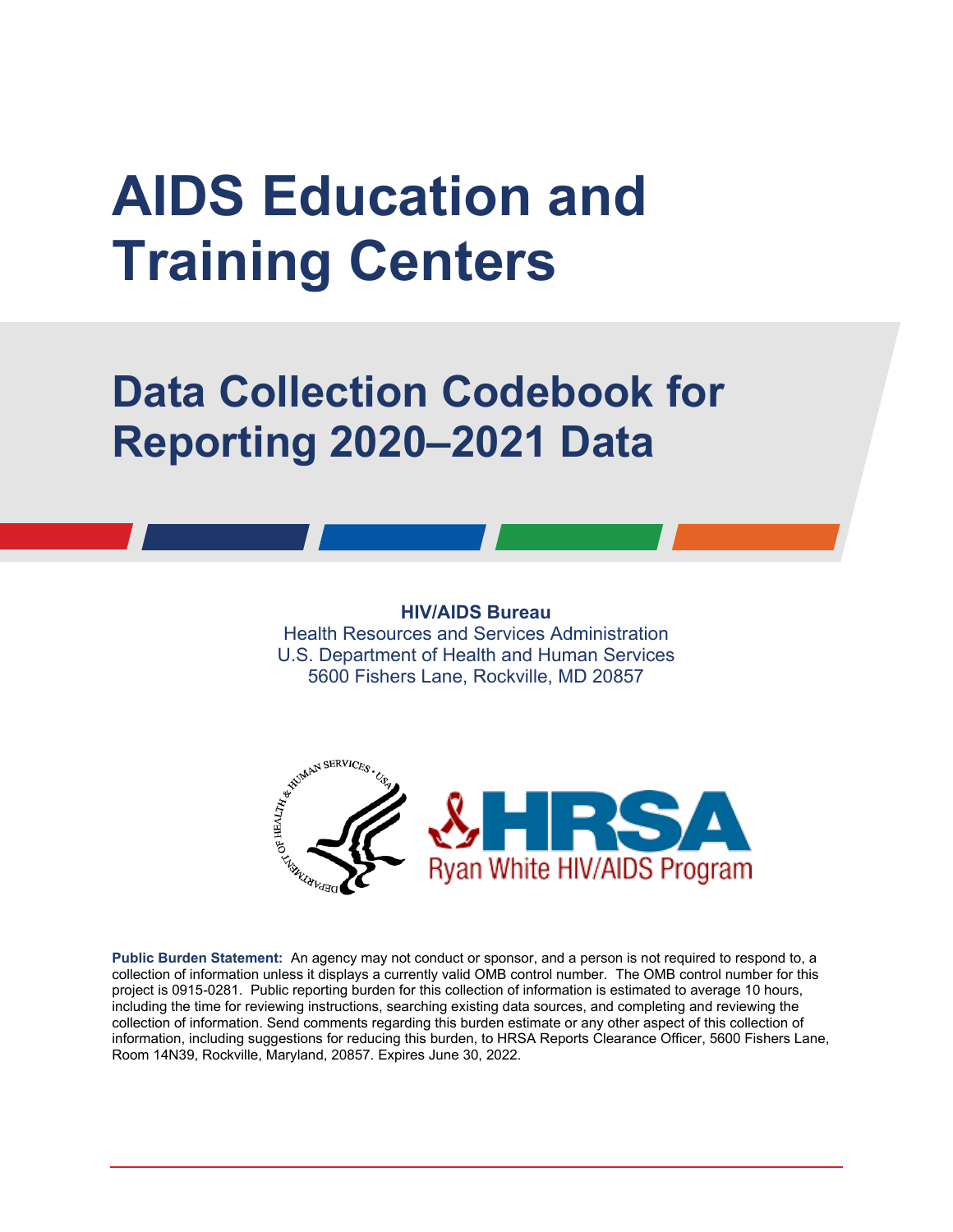### <span id="page-1-0"></span>**Table of Contents**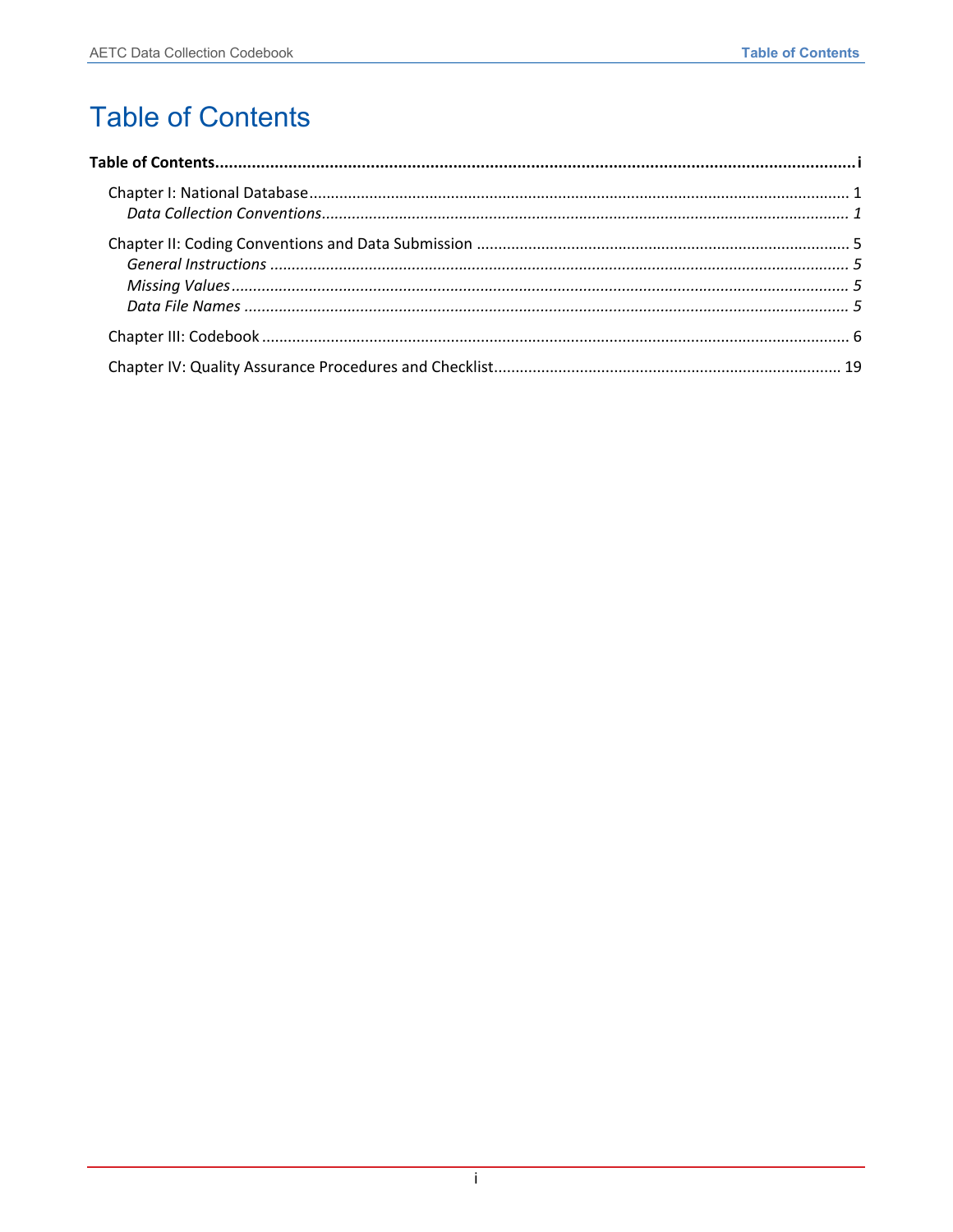#### <span id="page-2-0"></span>**Chapter I: National Database**

This chapter provides information on variable names, coding conventions, and standards for creating data sets for each form. Effective as of the second quarter of 2016, each RWHAP AETC will submit three data files each year—one for the PIF, one for the ER, and one PL.

#### <span id="page-2-1"></span>**Data Collection Conventions**

#### *AETC Codes*

A correct RWHAP AETC code number must be included for every record. These AETC codes are assigned by HRSA HAB as listed below:

- $\bullet$  08 = New England AETC
- 72 = Northeast Caribbean AETC
- 73 = Mid-Atlantic AETC
- 74 = Southeast AETC
- 75 = Midwest AETC
- 76 = South Central AETC
- 12 = Pacific AETC
- 77 = Mountain West AETC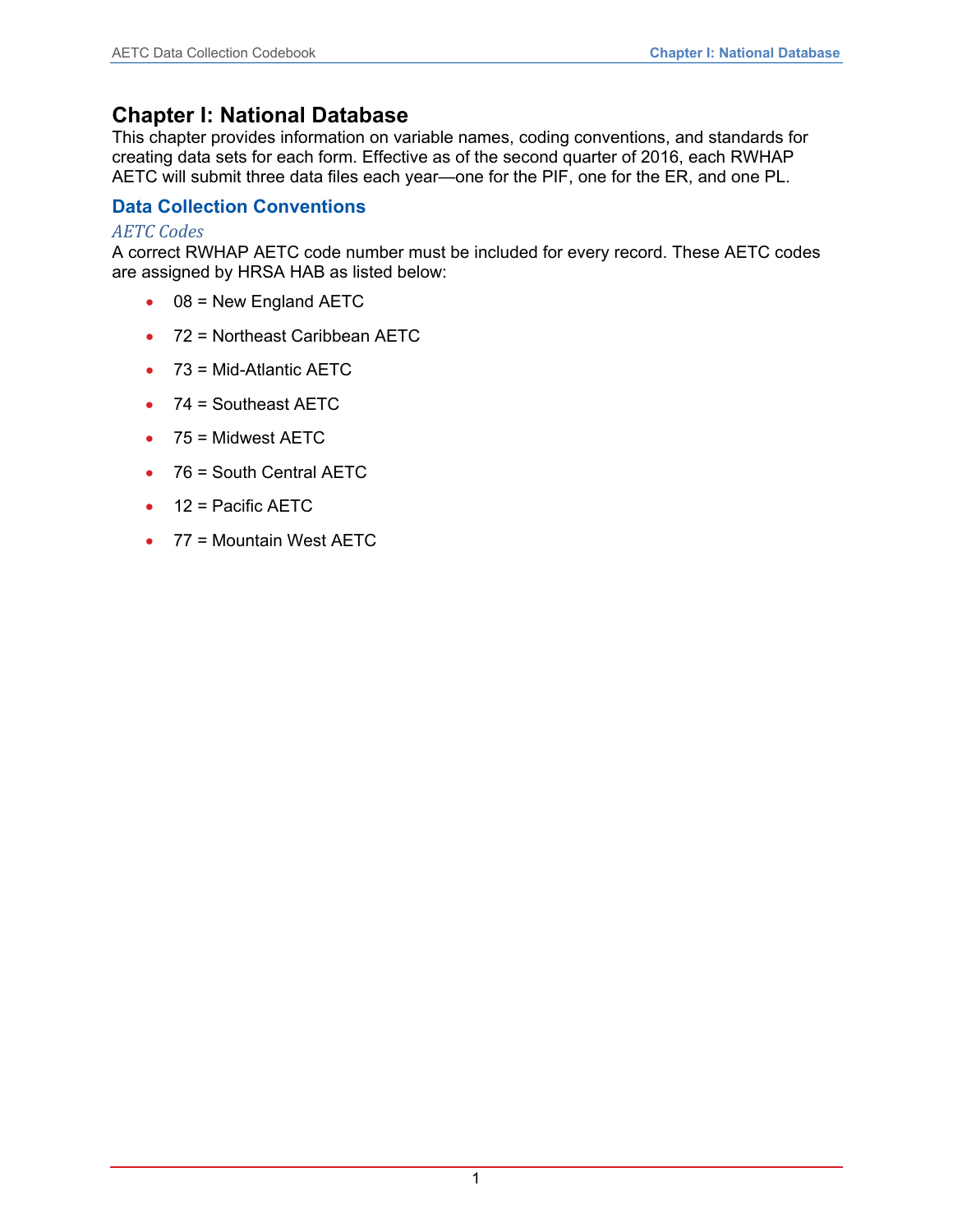#### *RPS Codes*

Regional partners are assigned an RPS code by HRSA HAB. These are listed below. If a new regional partner is identified after the publication of this manual, the Regional AETC must contact their HRSA HAB project officer to obtain a code number for that entity.

| Code | <b>Regional AETC</b>     | <b>Name of Partner</b>                                        | <b>Location</b>    |
|------|--------------------------|---------------------------------------------------------------|--------------------|
| 101  | MidAtlantic AETC         | University of Pittsburgh                                      | Pittsburgh, PA     |
| 102  | MidAtlantic AETC         | Howard University                                             | Washington, DC     |
| 103  | MidAtlantic AETC         | Christiana Care                                               | Wilmington, DE     |
| 104  | MidAtlantic AETC         | University of Maryland                                        | Baltimore, MD      |
| 105  | MidAtlantic AETC         | Johns Hopkins University                                      | Baltimore, MD      |
| 106  | MidAtlantic AETC         | Inova Health System                                           | Fairfax, VA        |
| 107  | MidAtlantic AETC         | Health Federation of Philadelphia                             | Philadelphia, PA   |
| 108  | MidAtlantic AETC         | Virginia Commonwealth University                              | Richmond, VA       |
| 109  | MidAtlantic AETC         | West Virginia University                                      | Morgantown, WV     |
| 110  | Midwest AETC             | University of Illinois at Chicago                             | Chicago, Illinois  |
| 111  | Midwest AETC             | Eskenazi Health                                               | Indiana            |
| 114  | Midwest AETC             | Wayne State University School of<br>Medicine                  | Detroit, Michigan  |
| 115  | Midwest AETC             | University of Wisconsin-Madison                               | Madison, Wisconsin |
| 116  | Midwest AETC             | Regional Headquarters                                         | Chicago, Illinois  |
| 117  | Midwest AETC             | The University of Kansas                                      | Wichita, Kansas    |
| 119  | Midwest AETC             | University of Cincinnati College of<br>Medicine               | Cincinnati, Ohio   |
| 120  | Midwest AETC             | The Ohio State University                                     | Columbus, Ohio     |
| 121  | Mountain West AETC       | Alaska Native Tribal Health<br>Consortium                     | Anchorage, AK      |
| 122  | Mountain West AETC       | University of Colorado, College of<br>Medicine                | Denver, CO         |
| 123  | Mountain West AETC       | University of Colorado, College of<br>Nursing                 | Denver, CO         |
| 124  | Mountain West AETC       | Community HealthCare Association of<br>the Dakotas            | Sioux Falls, SD    |
| 125  | Mountain West AETC       | Idaho State University                                        | Boise, ID          |
| 126  | Mountain West AETC       | Riverstone Health                                             | Billings, MT       |
| 127  | Mountain West AETC       | Portland VA Research Foundation                               | Portland, OR       |
| 128  | Mountain West AETC       | University of Utah, Division of<br><b>Infectious Diseases</b> | Salt Lake City, UT |
| 129  | Mountain West AETC       | Casper-Natrona County Health Dept                             | Casper, WY         |
| 130  | Mountain West AETC       | African Americans Reach & Teach<br><b>Health Ministry</b>     | Seattle, WA        |
| 131  | Mountain West AETC       | Multnomah County Health Dept                                  | Portland, OR       |
| 132  | Mountain West AETC       | Salish Kootenai College                                       | Pablo, MT          |
| 133  | Mountain West AETC       | Yakima Valley Farmworkers Clinic                              | Yakima, WA         |
| 134  | Mountain West AETC       | University of Washington                                      | Seattle, WA        |
| 135  | Mountain West AETC       | WA State Dept of Corrections                                  | Seattle, WA        |
| 136  | New England AETC         | Community Research Initiative of New<br>England               | Boston, MA         |
| 137  | New England AETC         | The Miriam Hospital of Rhode Island                           | Providence, RI     |
| 138  | New England AETC         | Yale University School of Medicine                            | New Haven, CT      |
| 140  | New England AETC         | Mary Hitchcock Memorial Hospital                              | Lebanon, NH        |
| 141  | New England AETC         | University of Vermont Medical Center                          | Burlington, VT     |
| 146  | New England AETC         | Multicultural AIDS Coalition, Inc.                            | Jamaica Plain, MA  |
| 148  | New England AETC         | Fenway Community Health Center                                | Boston, MA         |
| 150  | New England AETC         | Family Health Center of Worcester                             | Worcester, MA      |
| 152  | Northeast/Caribbean AETC | Montefiore Medical Center                                     | Bronx, NY          |
| 153  | Northeast/Caribbean AETC | Albany Medical College                                        | Albany, NY         |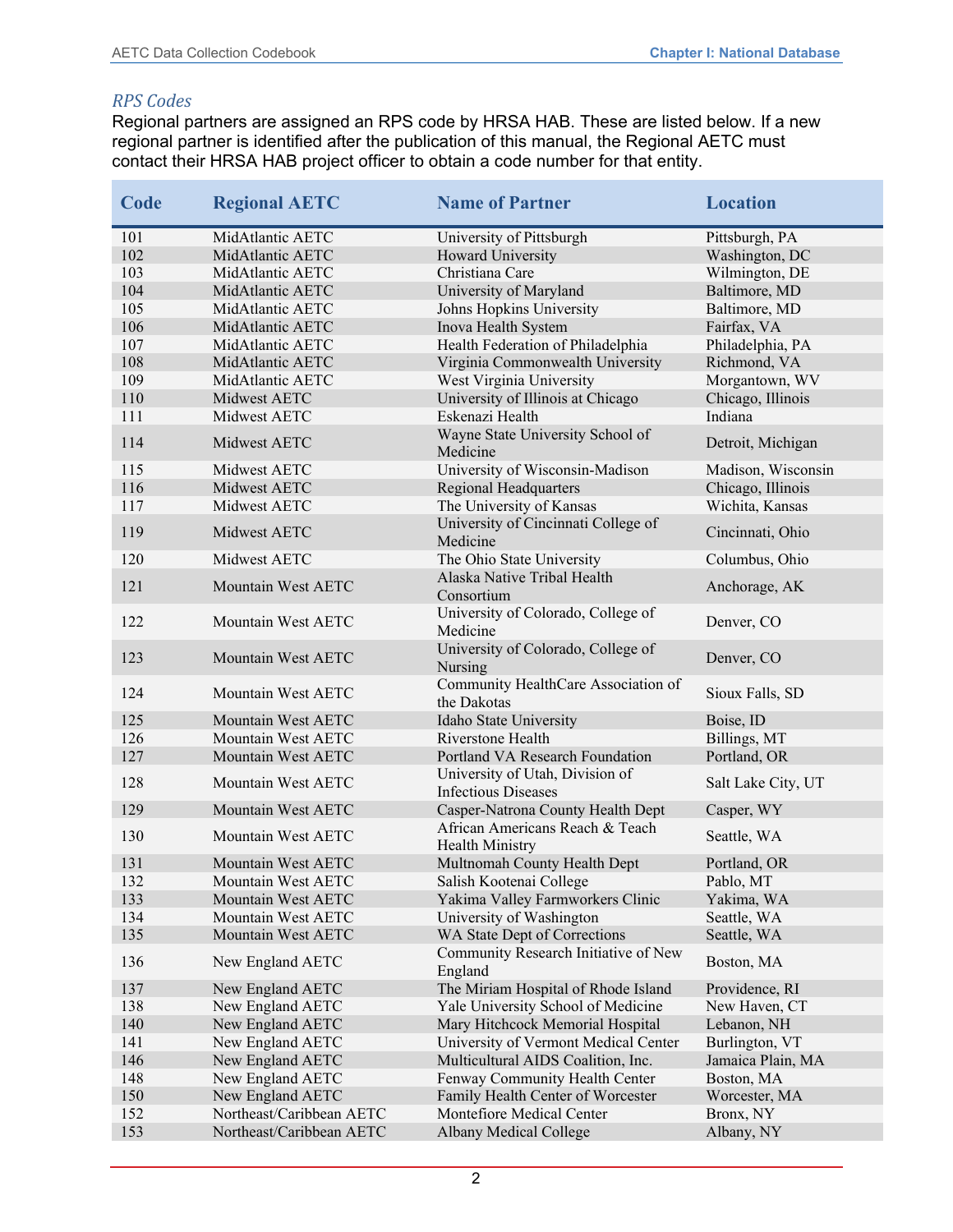| Code       | <b>Regional AETC</b>                  | <b>Name of Partner</b>                                                  | <b>Location</b>              |
|------------|---------------------------------------|-------------------------------------------------------------------------|------------------------------|
| 154        | Northeast/Caribbean AETC              | CAI, Inc.                                                               | New York, NY                 |
| 155        | Northeast/Caribbean AETC              | Weill Medical College of Cornell<br>University                          | New York, NY                 |
| 156        | Northeast/Caribbean AETC              | Garden State Infectious Disease<br>Associates                           | Vorhees,NJ                   |
| 157        | Northeast/Caribbean AETC              | ID Care, Inc                                                            | Hillsborough, NJ             |
| 158        | Northeast/Caribbean AETC              | Health Research Inc., NYSDOH AIDS<br>Institute                          | Syracuse, NY                 |
| 159        | Northeast/Caribbean AETC              | The Research Foundation of SUNY<br><b>Stony Brook</b>                   | Stonybrook, NY               |
| 160        | Northeast/Caribbean AETC              | <b>SUNY Downstate Medical Center</b>                                    | Brooklyn, NY                 |
| 161        | Northeast/Caribbean AETC              | FXB Center at Rutgers University                                        | Newark, NJ                   |
| 162        | Northeast/Caribbean AETC              | University of Puerto Rico                                               | San Juan, PR                 |
| 163        | Northeast/Caribbean AETC              | Columbia University Behavioral Health<br><b>Training Center</b>         | New York, NY                 |
| 164        | Pacific AETC                          | PAETC Regional Office                                                   | San Francisco, CA            |
| 165        | Pacific AETC                          | Arizona                                                                 | Tucson, AZ                   |
| 166        | Pacific AETC                          | Hawai'i & US-Affiliated Pacific Islands                                 | Honolulu, HI                 |
| 167        | Pacific AETC                          | Nevada                                                                  | Reno, NV                     |
| 168        | Pacific AETC                          | Bay Area, North & Central Coast                                         | San Francisco, CA            |
| 169        | Pacific AETC                          | Central Valley & Northern Interior                                      | Sacramento, CA               |
| 170        | Pacific AETC                          | San Diego & Imperial                                                    | San Diego, CA                |
| 171        | Pacific AETC                          | Orange County & Inland Empire                                           | Orange, CA                   |
| 172        | Pacific AETC                          | Los Angeles Area                                                        | Los Angeles, CA              |
| 174        | South Central AETC                    | Louisiana State University Health<br><b>Sciences Center</b>             | New Orleans, Louisiana       |
| 175        | South Central AETC                    | University of New Mexico School of<br>Medicine (site at Central Office) | Albuquerque, New<br>Mexico   |
| 176        | South Central AETC                    | University of Oklahoma Health<br><b>Sciences Center</b>                 | Oklahoma City, Oklahoma      |
| 177        | Southeast AETC                        | Southeast AETC                                                          | Nashville, TN                |
| 178        | Southeast AETC                        | Tennessee AETC                                                          | Nashville, TN                |
| 179        | Southeast AETC                        | Alabama AETC                                                            | Montgomery, AL               |
| 180        | Southeast AETC                        | Alabama Practice Transformation                                         | Birmingham, AL               |
| 181        | Southeast AETC                        | Florida North AETC                                                      | Gainesville, FL              |
| 182        | Southeast AETC                        | Florida South AETC                                                      | Miami, FL                    |
| 183        | Southeast AETC                        | Georgia AETC                                                            | Atlanta, GA                  |
| 184        | Southeast AETC                        | Kentucky AETC                                                           | Lexington, KY                |
| 185        | Southeast AETC                        | Mississippi AETC                                                        | Jackson, MS                  |
| 186        | Southeast AETC                        | North Carolina AETC                                                     | Chapel Hill, NC              |
| 187<br>188 | Southeast AETC<br>Northeast/Caribbean | South Carolina AETC<br>Northeast/Caribbean AETC                         | Columbia, SC                 |
| 189        | South Central AETC                    | PASO (Panhandle AIDS Support<br>Organization)                           | New York, NY<br>Amarillo, TX |
| 190        | South Central AETC                    | University of Texas Medical Branch at<br>Galveston                      | Galveston, TX                |
| 192        | South Central AETC                    | Valley AIDS Council                                                     | Harlingen, TX                |
| 194        | South Central AETC                    | ARcare                                                                  | Searcy, AR                   |
| 197        | Midwest AETC                          | Kansas City Care Clinic                                                 | Kansas City, MO              |
| 198        | New England AETC                      | Maine Medical Center                                                    | Portland, ME                 |
| 200        | New England AETC                      | University of Massachusetts                                             | Shrewsbury, MA               |
| 203        | Midwest AETC                          | University of Minnesota                                                 | Minneapolis, MN              |
| 204        | Midwest AETC                          | KC Care Health Center                                                   | Kansas City, MO              |
| 205        | Southeast AETC                        | Duke University                                                         | Durham, NC                   |
| 206        | South Central AETC                    | Baylor College of Medicine                                              | Huston, TX                   |
| 207        | South Central AETC                    | Prism Health North Texas                                                | Dallas, TX                   |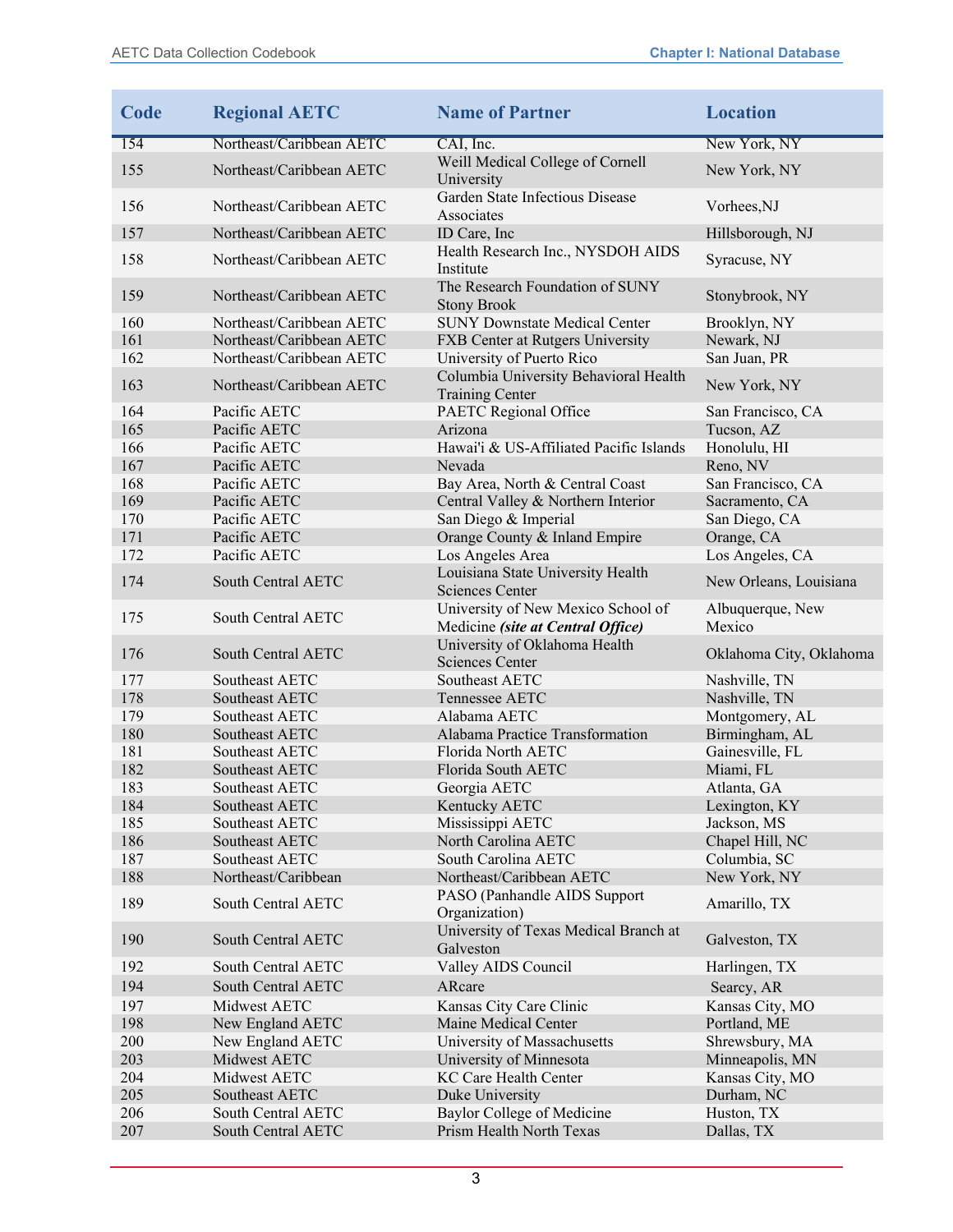| Code | <b>Regional AETC</b> | <b>Name of Partner</b>                 | Location        |
|------|----------------------|----------------------------------------|-----------------|
| 208  | South Central AETC   | Access Health Louisiana                | New Orleans, LA |
| 209  | South Central AETC   | University of Texas Health San Antonio | San Antonio, TX |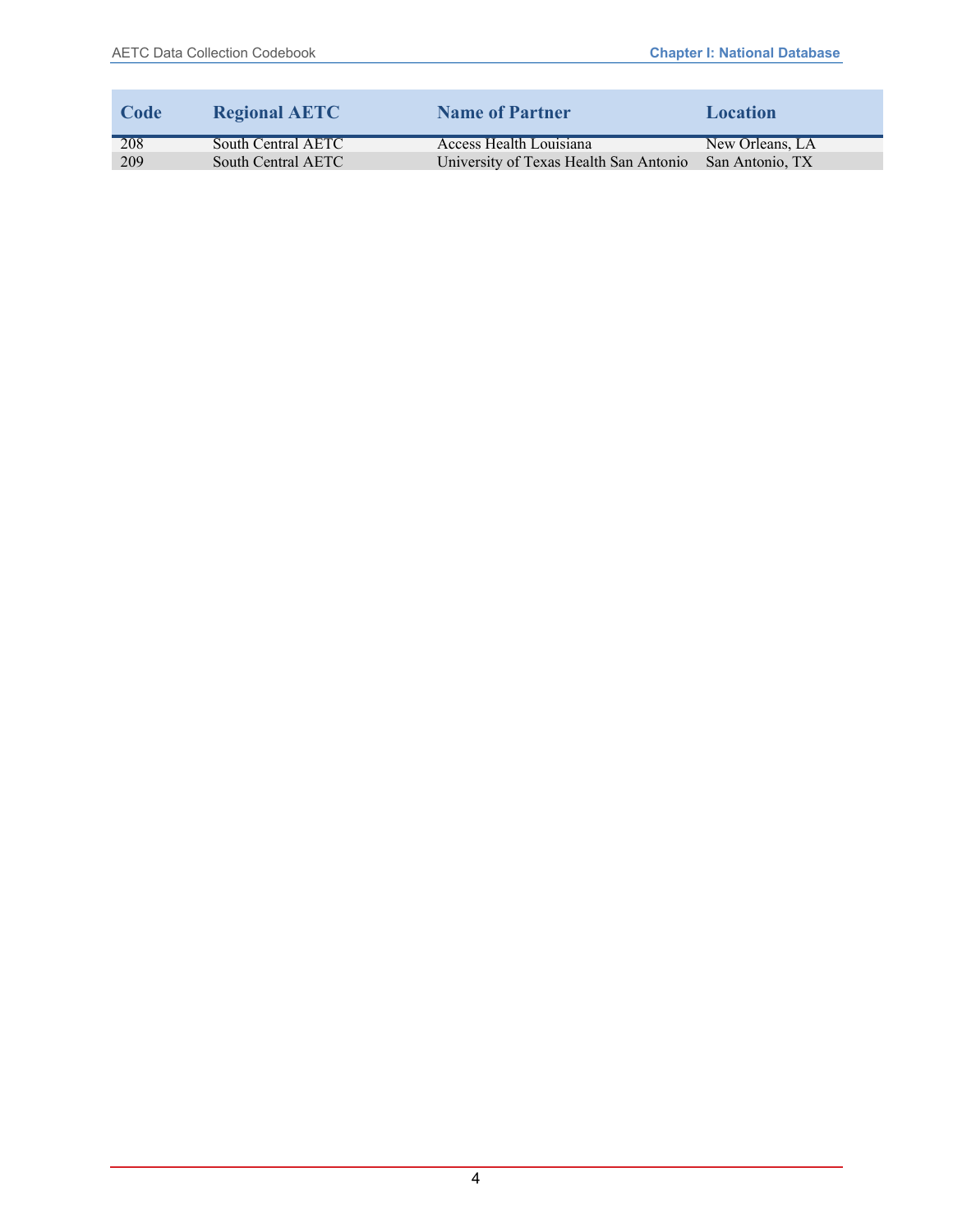#### <span id="page-6-0"></span>**Chapter II: Coding Conventions and Data Submission**

This chapter provides information on variable names, coding conventions, and standards for creating data sets for each form. Each RWHAP AETC will submit three CSV data files each year—one for the PIF, one for the ER, and one for the PL.

#### <span id="page-6-1"></span>**General Instructions**

Participants should be instructed to read the directions carefully and complete each item on the form that applies to their role.

Most questions on the PIF and ER allow only one response. Please select the most accurate response, unless otherwise instructed.

#### <span id="page-6-2"></span>**Missing Values**

Unless otherwise noted in the codebook, a system missing (.) should be assigned for all numeric variables, when an item is left blank. For all string variables, a blank or null character string will indicate missing values (unless otherwise noted in the codebook). Other user-defined missing values (e.g., 9 or 99) will be regarded as out-of-range values for the purposes of national quality assurance. The data will be returned to the RWHAP AETC for correction. The ER does not allow for missing values; the PIF allows for selected skipped questions due to participant experience.

#### <span id="page-6-3"></span>**Data File Names**

Data from each form type should be submitted as a separate data file using the following naming convention: **aaaxxyy**. Where:

- *aaa* or *aa* is the form name (PIF, ER, PL).
- xx is the assigned RWHAP AETC code number (see page 2).
- **yy** indicates the last two digits of the fiscal year. The fiscal year begins July 1 and ends June 30.
- For example, a data submission from the Pacific AETC would be: PIF1221, ER1221, PL1221.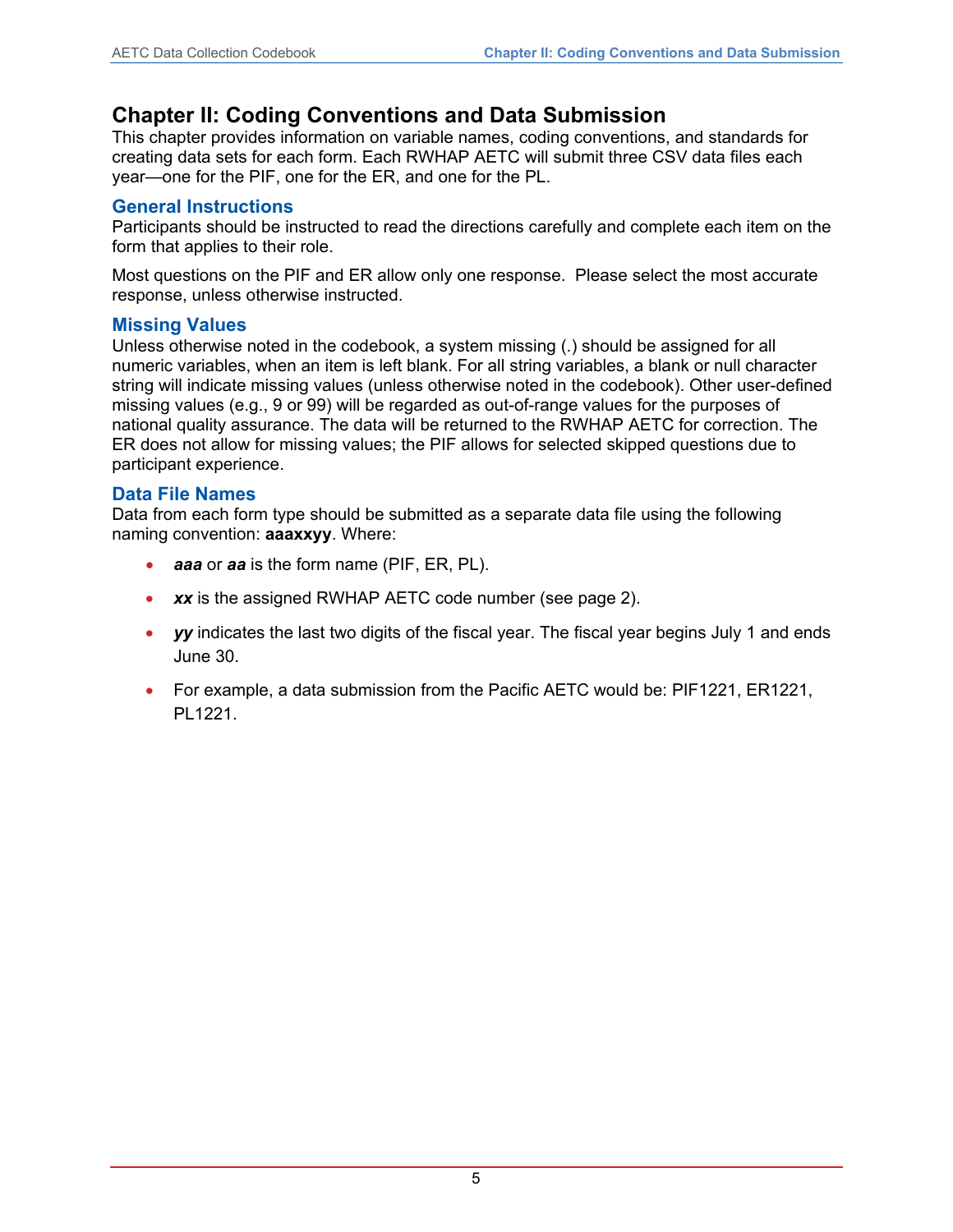#### **Chapter III: Codebook**

The following section presents the coding conventions and variable names that should be used in creating the data file submissions.

#### *Participant Information Form (PIF)*

*Codebook:* Participant Information Form (22 Variables)

<span id="page-7-0"></span>

| <b>No. Field Description</b><br><b>Field Name</b> |                                                                  | <b>Type</b>                   |           | <b>Length Coding</b> |                                                                                                                                                                                                                                                                                                                                                                                                                                                                                                                                                                                                                                                                                                                                                                                                                                                                          |
|---------------------------------------------------|------------------------------------------------------------------|-------------------------------|-----------|----------------------|--------------------------------------------------------------------------------------------------------------------------------------------------------------------------------------------------------------------------------------------------------------------------------------------------------------------------------------------------------------------------------------------------------------------------------------------------------------------------------------------------------------------------------------------------------------------------------------------------------------------------------------------------------------------------------------------------------------------------------------------------------------------------------------------------------------------------------------------------------------------------|
| 1                                                 | Participant Unique ID                                            | PIF ID<br>character           |           | 140                  | Enter a participant ID.                                                                                                                                                                                                                                                                                                                                                                                                                                                                                                                                                                                                                                                                                                                                                                                                                                                  |
| $\overline{2}$                                    | Date PIF was complete                                            | <b>PIFDATE</b>                | date      | 8                    | (MM/DD/YYYY)                                                                                                                                                                                                                                                                                                                                                                                                                                                                                                                                                                                                                                                                                                                                                                                                                                                             |
| 3                                                 | Profession/Discipline                                            |                               |           |                      |                                                                                                                                                                                                                                                                                                                                                                                                                                                                                                                                                                                                                                                                                                                                                                                                                                                                          |
|                                                   | Select one profession/discipline                                 | PIF <sub>3</sub>              | numeric   | 2                    | $1 -$ Dentist<br>2 - Other Dental Professional<br>3 - Nurse Practitioner/Nurse Professional<br>(prescriber)<br>4 – Nurse Professional (non-prescriber)<br>5 - Midwife<br>6 - Pharmacist<br>7 - Physician<br>8 - Physician Assistant<br>9 - Dietitian or Nutritionist<br>10 - Mental/Behavioral Health<br>Professional<br>11 - Substance Abuse Professional<br>12 - Social Worker or Case Manager<br>13 - Community Health Worker (includes<br>peer educator or navigator)<br>14 - Clergy or Faith-based Professional<br>15 - Practice administrator or leader (i.e.<br>chief executive officer, nurse administrator)<br>16 - Other allied health professional<br>(specify, i.e. medical assistant, podiatrist,<br>physical therapist)<br>17 - Other Public Health Professional<br>18 - Other non-clinical professional<br>(specify, i.e. front desk staff, grant writer) |
|                                                   | Specify for PIF3 option 16 "Other<br>allied health professional" | PIF3 Specify OtherAllied      | character | 140                  |                                                                                                                                                                                                                                                                                                                                                                                                                                                                                                                                                                                                                                                                                                                                                                                                                                                                          |
|                                                   | Specify for PIF3 option 18 "Other<br>non-clinical professional"  | PIF3_Specify_OtherNonClinical | character | 140                  |                                                                                                                                                                                                                                                                                                                                                                                                                                                                                                                                                                                                                                                                                                                                                                                                                                                                          |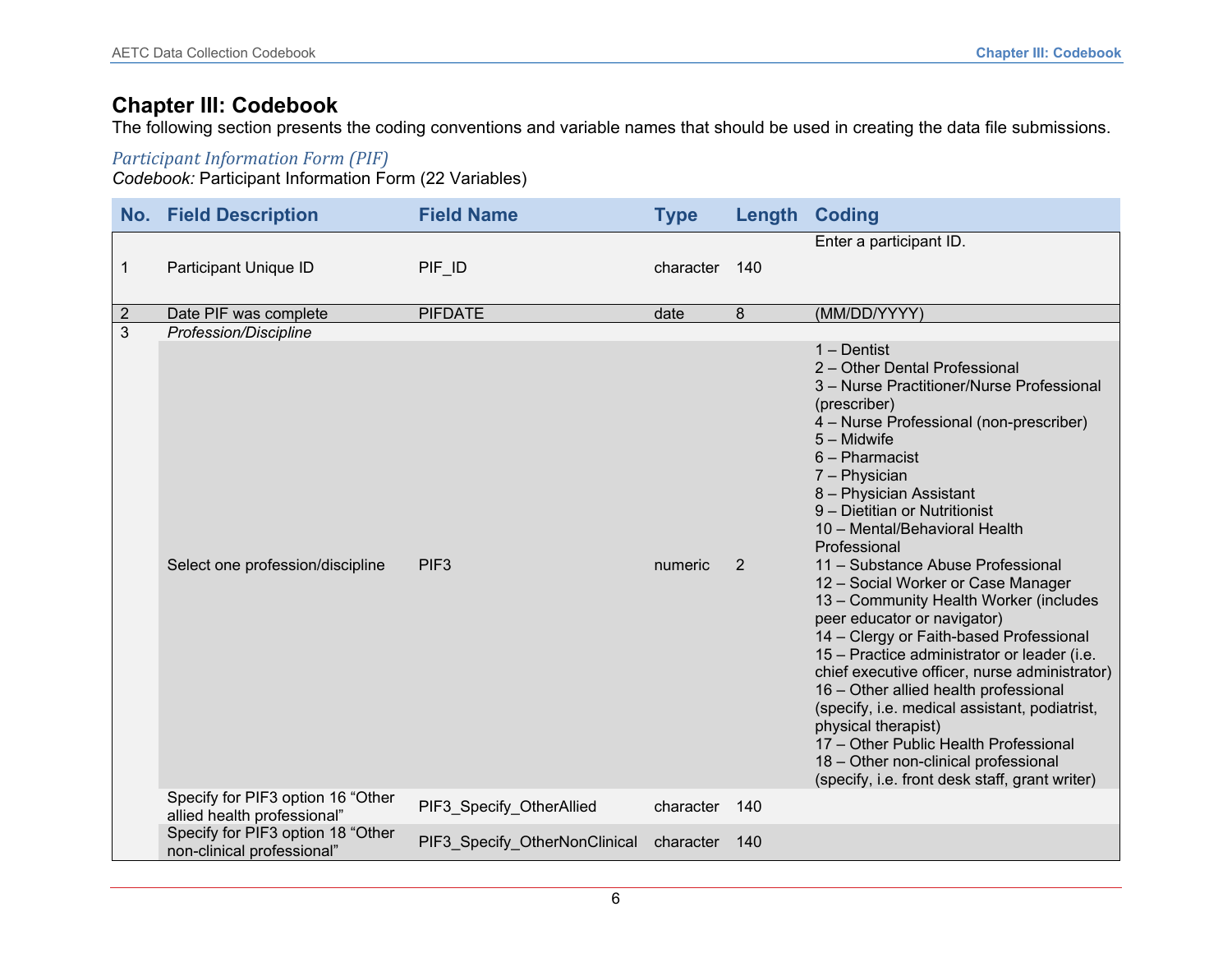|                | <b>No. Field Description</b>                 | <b>Field Name</b> | <b>Type</b> |              | <b>Length Coding</b>                                                                                                                                                                                                                                                                                                                                                                                                                                                                                                                     |
|----------------|----------------------------------------------|-------------------|-------------|--------------|------------------------------------------------------------------------------------------------------------------------------------------------------------------------------------------------------------------------------------------------------------------------------------------------------------------------------------------------------------------------------------------------------------------------------------------------------------------------------------------------------------------------------------------|
| $\overline{4}$ | <b>Primary Functional Role</b>               |                   |             |              |                                                                                                                                                                                                                                                                                                                                                                                                                                                                                                                                          |
|                | Select your primary functional<br>role       | PIF4              | numeric     | 2            | 1 - Administrator<br>2 - Agency Board Member<br>3 - Care Provider/Clinician - can or does<br>prescribe HIV treatment<br>4 - Care Provider/Clinician - cannot or<br>does not prescribe HIV treatment<br>5 - Case Manager<br>6 - HIV Tester<br>7 - Client/Patient Educator (includes<br>navigator)<br>8 - Clinical/Medical Assistant<br>9 - Health care organization non-clinical<br>staff (i.e. front desk)<br>10 - Intern/Resident<br>11 - Researcher/Evaluator<br>12 - Student/Graduate Student<br>13 - Teacher/Faculty<br>$14 - Other$ |
|                | Specify for PIF4 option 14 "Other"           | PIF4_Specify      | character   | 140          |                                                                                                                                                                                                                                                                                                                                                                                                                                                                                                                                          |
| $\sqrt{5}$     | Ethnicity - Hispanic or Latino/a             | PIF <sub>5</sub>  | numeric     | 1            | $0 - No$<br>$1 - Yes$                                                                                                                                                                                                                                                                                                                                                                                                                                                                                                                    |
| $6\phantom{1}$ | Racial Background                            |                   | numeric     | 1            | $0 - No$<br>$1 - Yes$                                                                                                                                                                                                                                                                                                                                                                                                                                                                                                                    |
|                | American Indian / Alaska Native              | <b>PIF6 01</b>    |             |              |                                                                                                                                                                                                                                                                                                                                                                                                                                                                                                                                          |
|                | Asian                                        | <b>PIF6 02</b>    |             |              |                                                                                                                                                                                                                                                                                                                                                                                                                                                                                                                                          |
|                | <b>Black or African American</b>             | <b>PIF6 03</b>    |             |              |                                                                                                                                                                                                                                                                                                                                                                                                                                                                                                                                          |
|                | Native Hawaiian or Other Pacific<br>Islander | <b>PIF6 04</b>    |             |              |                                                                                                                                                                                                                                                                                                                                                                                                                                                                                                                                          |
|                | White                                        | <b>PIF6 05</b>    |             |              |                                                                                                                                                                                                                                                                                                                                                                                                                                                                                                                                          |
| 7              | Gender                                       | PIF7              | numeric     | $\mathbf{1}$ | 1 - Female<br>$2 - Male$<br>3 - Transgender, male-to-female<br>4 - Transgender, female-to-male<br>9 - Other gender identity                                                                                                                                                                                                                                                                                                                                                                                                              |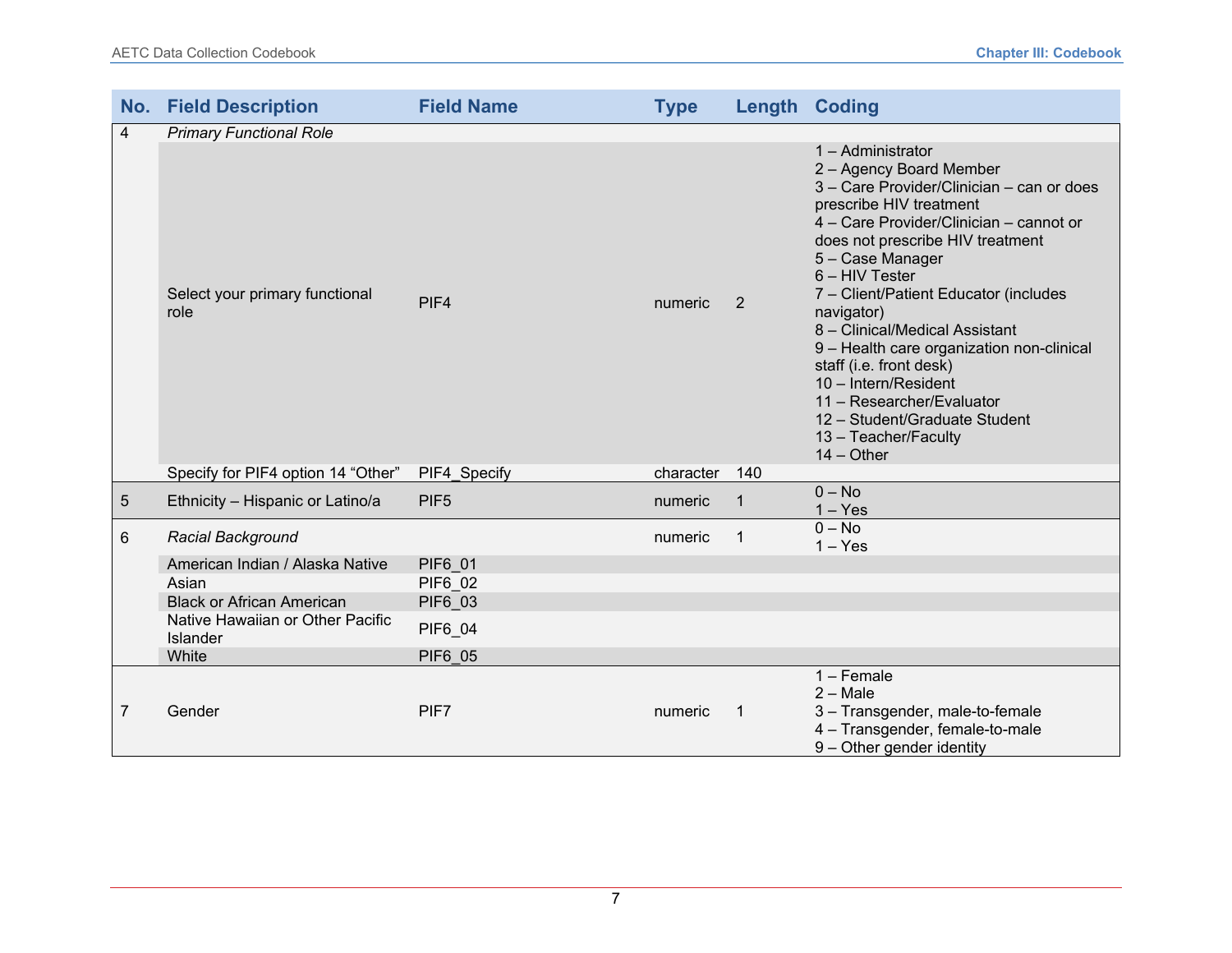|    | <b>No. Field Description</b>                                                      | <b>Field Name</b>                | <b>Type</b> |                | <b>Length Coding</b>                                                                                                                                                                                                                                                                                                                                                                                                                                                                                                                                                                                                                                                                                                                                                                                                                                                                                                   |
|----|-----------------------------------------------------------------------------------|----------------------------------|-------------|----------------|------------------------------------------------------------------------------------------------------------------------------------------------------------------------------------------------------------------------------------------------------------------------------------------------------------------------------------------------------------------------------------------------------------------------------------------------------------------------------------------------------------------------------------------------------------------------------------------------------------------------------------------------------------------------------------------------------------------------------------------------------------------------------------------------------------------------------------------------------------------------------------------------------------------------|
| 8  | <b>Principal Employment Setting</b>                                               | PIF <sub>8</sub>                 | numeric     | 2              | 1 - Academic Health Center<br>2 - Correctional Facility<br>3 - Emergency Department<br>4 - Federally qualified Health Center<br>5 - Family Planning Clinic<br>6 - HIV or Infectious Diseases Clinic<br>7 - HMO/Managed Care Organization<br>8 - Hospital-based Clinic<br>9 - Indian Health Services/Tribal Clinic<br>10 - Long-term Nursing Facility<br>11 - Maternal/child Health Clinic<br>12 - Mental Health Clinic<br>13 - STD Clinic<br>14 - Substance Abuse Treatment Center<br>15 - Student Health Clinic<br>16 - Other Community-Based<br>Organization<br>17 - Pharmacy<br>18 - Military or Veteran's Health Facility<br>19 - Other Federal Health Facility<br>20 - Private Practice<br>21 - State or Local Health Department<br>22 - Other Primary Care Setting<br>23 - My principal employment setting does<br>not involve the provision of care or<br>services to patients/clients<br>24 - I am not working |
| 9  | Work Zip Code #1<br>Work Zip Code #2                                              | <b>PIF9 01</b><br><b>PIF9 02</b> | numeric     | $\overline{5}$ | Five-digit zip code, 00000-99999                                                                                                                                                                                                                                                                                                                                                                                                                                                                                                                                                                                                                                                                                                                                                                                                                                                                                       |
|    | Work Zip Code #3                                                                  | <b>PIF9 03</b>                   |             |                |                                                                                                                                                                                                                                                                                                                                                                                                                                                                                                                                                                                                                                                                                                                                                                                                                                                                                                                        |
| 10 | Provision of Counseling & Testing<br>Services to HIV-Infected<br>Clients/patients | <b>PIF10</b>                     | numeric     | 1              | $0 - No$<br>$1 - Yes$                                                                                                                                                                                                                                                                                                                                                                                                                                                                                                                                                                                                                                                                                                                                                                                                                                                                                                  |
| 11 | Prescribe HIV pre-exposure<br>prophylaxis (PrEP) to<br>clients/patients           | <b>PIF11</b>                     | numeric     | 1              | $0 - No$<br>$1 - Yes$                                                                                                                                                                                                                                                                                                                                                                                                                                                                                                                                                                                                                                                                                                                                                                                                                                                                                                  |
| 12 | Prescribe antiretroviral therapy<br>(ART) to clients/patients                     | <b>PIF12</b>                     | numeric     | $\mathbf 1$    | $0 - No$<br>$1 - Yes$                                                                                                                                                                                                                                                                                                                                                                                                                                                                                                                                                                                                                                                                                                                                                                                                                                                                                                  |
| 13 | <b>RWHAP</b> funded                                                               | <b>PIF13</b>                     | numeric     | 1              | $0 - No$<br>$1 - Yes$<br>9 - Not Sure                                                                                                                                                                                                                                                                                                                                                                                                                                                                                                                                                                                                                                                                                                                                                                                                                                                                                  |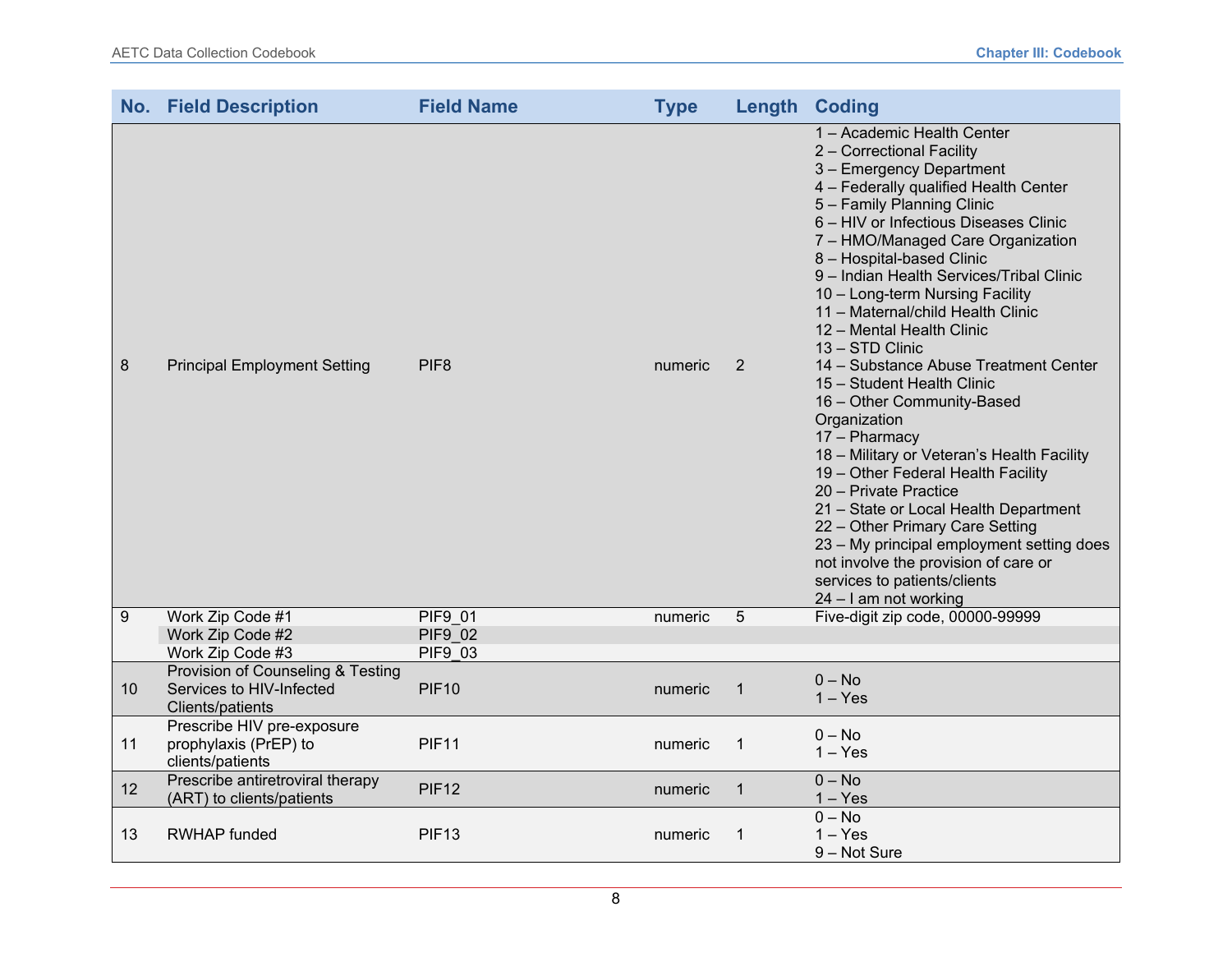| No. | <b>Field Description</b>                                                                                                   | <b>Field Name</b> | <b>Type</b> | Length         | <b>Coding</b>                                                                                                                                                                                                                                                                                                                                                                                                                                                                                                                                                                                             |
|-----|----------------------------------------------------------------------------------------------------------------------------|-------------------|-------------|----------------|-----------------------------------------------------------------------------------------------------------------------------------------------------------------------------------------------------------------------------------------------------------------------------------------------------------------------------------------------------------------------------------------------------------------------------------------------------------------------------------------------------------------------------------------------------------------------------------------------------------|
| 14  | <b>HIV Care &amp; Treatment Provided</b><br>by Principal Employment Setting                                                | <b>PIF14</b>      | numeric     | $\mathbf 1$    | $0 - No$<br>$1 - Yes$                                                                                                                                                                                                                                                                                                                                                                                                                                                                                                                                                                                     |
| 15  | Direct Interaction with<br>clients/patients                                                                                | <b>PIF15</b>      | numeric     | 1              | 0 - No (Stop here. You are done with this<br>form.)<br>$1 - Yes$                                                                                                                                                                                                                                                                                                                                                                                                                                                                                                                                          |
| 16  | Provide services directly to<br>clients/patients with HIV                                                                  | <b>PIF16</b>      | numeric     | 1              | 0 - No (Stop here. You are done with this<br>form.)<br>$1 - Yes$                                                                                                                                                                                                                                                                                                                                                                                                                                                                                                                                          |
| 17  | Number of years with direct<br>client/patient interaction                                                                  | <b>PIF17</b>      | numeric     | $\overline{2}$ | Number between 00-99                                                                                                                                                                                                                                                                                                                                                                                                                                                                                                                                                                                      |
| 18  | Number of client/patients with HIV<br>provided direct services to in the<br>past year                                      | <b>PIF18</b>      | numeric     | 4              | Number between 0000-9999                                                                                                                                                                                                                                                                                                                                                                                                                                                                                                                                                                                  |
| 19  | Description of services provided<br>to clients/patients w/ HIV                                                             | <b>PIF19</b>      | numeric     | $\mathbf 1$    | 1 - Provide behavioral or support services,<br>but no HIV treatment (i.e. case<br>management, counseling, cognitive<br>behavioral therapy, transportation, legal)<br>2 - Provide clinical services to people with<br>HIV, but no HIV treatment (i.e. nutrition,<br>physical therapy, psychiatry, general<br>primary care)<br>3 - Provide basic HIV care and treatment<br>(novice)<br>4 - Provide intermediate HIV care and<br>treatment<br>5 - Provide advanced HIV care and<br>treatment<br>6 – Provide expert HIV care and treatment,<br>which includes training others and/or<br>clinical consultation |
| 20  | Percentage of overall<br>client/patient population that are<br>HIV+ who are racial/ethnic<br>minorities                    | <b>PIF20</b>      | numeric     | $\mathbf 1$    | $0 - None$<br>$1 - 1 - 24%$<br>$2 - 25 - 49%$<br>$3 - 50 - 74%$<br>$4 - \ge 75\%$                                                                                                                                                                                                                                                                                                                                                                                                                                                                                                                         |
| 21  | Percentage of overall<br>client/patient population that are<br>HIV+ who are co-infected with<br>hepatitis B or hepatitis C | <b>PIF21</b>      | numeric     | $\mathbf{1}$   | $0 - None$<br>$1 - 1 - 24%$<br>$2 - 25 - 49%$<br>$3 - 50 - 74%$<br>$4 - \ge 75\%$                                                                                                                                                                                                                                                                                                                                                                                                                                                                                                                         |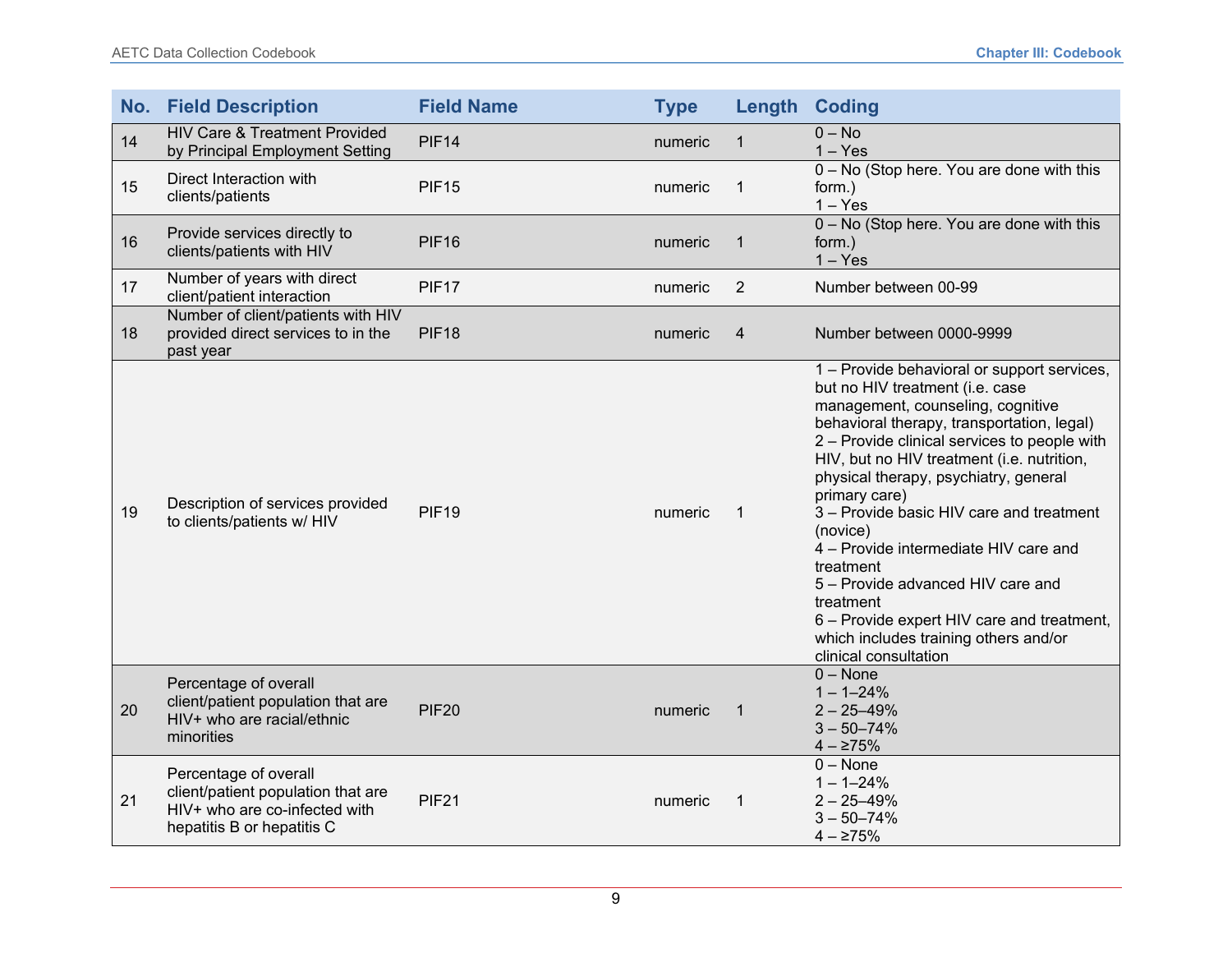|                 | No. Field Description                                                                                           | <b>Field Name</b> | Type    | Length Coding                                                                       |
|-----------------|-----------------------------------------------------------------------------------------------------------------|-------------------|---------|-------------------------------------------------------------------------------------|
| $\overline{22}$ | Percentage of overall<br>client/patient population that are<br>HIV+ who are receiving<br>antiretroviral therapy | <b>PIF22</b>      | numeric | $0 - None$<br>$1 - 1 - 24\%$<br>$2 - 25 - 49%$<br>$3 - 50 - 74\%$<br>$4 - \ge 75\%$ |

#### *List of Participant IDs (PL)*

*Codebook:* Participant List (5 variables)

| No. | <b>Field Description</b> | <b>Field Name</b> | <b>Type</b> | Length | <b>Coding</b>                            |
|-----|--------------------------|-------------------|-------------|--------|------------------------------------------|
|     | <b>AETC Number</b>       | PL <sub>1</sub>   | numeric     |        | AETC number from the list provided       |
|     | Regional Partner number  | PL <sub>2</sub>   | numeric     |        | RPS number from the list provided        |
| 3   | Event Date               | PL <sub>3</sub>   | date        | 8      | (MM/DD/YYYY)                             |
|     | Program ID Number        | PL <sub>4</sub>   | numeric     |        | 8-digit number between 00000000-99999999 |
| 5   | Participant Unique ID    | PL <sub>5</sub>   | character   | 140    | Enter a participant ID.                  |

#### *Event Record (ER)*

*Codebook:* Event Record (26 variables)

|                | <b>No. Field Description</b>      | <b>Field Name</b> | <b>Type</b> |                | Length Coding                                                                     |
|----------------|-----------------------------------|-------------------|-------------|----------------|-----------------------------------------------------------------------------------|
| $\mathbf 1$    | <b>AETC Number</b>                | ER <sub>1</sub>   | numeric     | $\overline{2}$ | AETC number from the list<br>provided                                             |
| $\sqrt{2}$     | Regional Partner number           | ER <sub>2</sub>   | numeric     | -3             | RPS number from the list<br>provided                                              |
| 3              | <b>Event Date</b>                 | ER <sub>3</sub>   | date        | 8              | (MM/DD/YYYY)                                                                      |
| $\overline{4}$ | <b>MAI</b> funds                  | ER4               | numeric     |                | $0 - No$<br>$1 - Yes$                                                             |
| 5              | <b>Additional Funding Sources</b> | ER <sub>5</sub>   | numeric     |                | $0 - MAI$<br>$1 - AETC$<br>$2 - CDC$<br>3 – CARES Act<br>$4 - EHE$<br>$5 -$ Other |
|                | Specify for ER5 "Other"           | ER5 Specify       | character   | 140            |                                                                                   |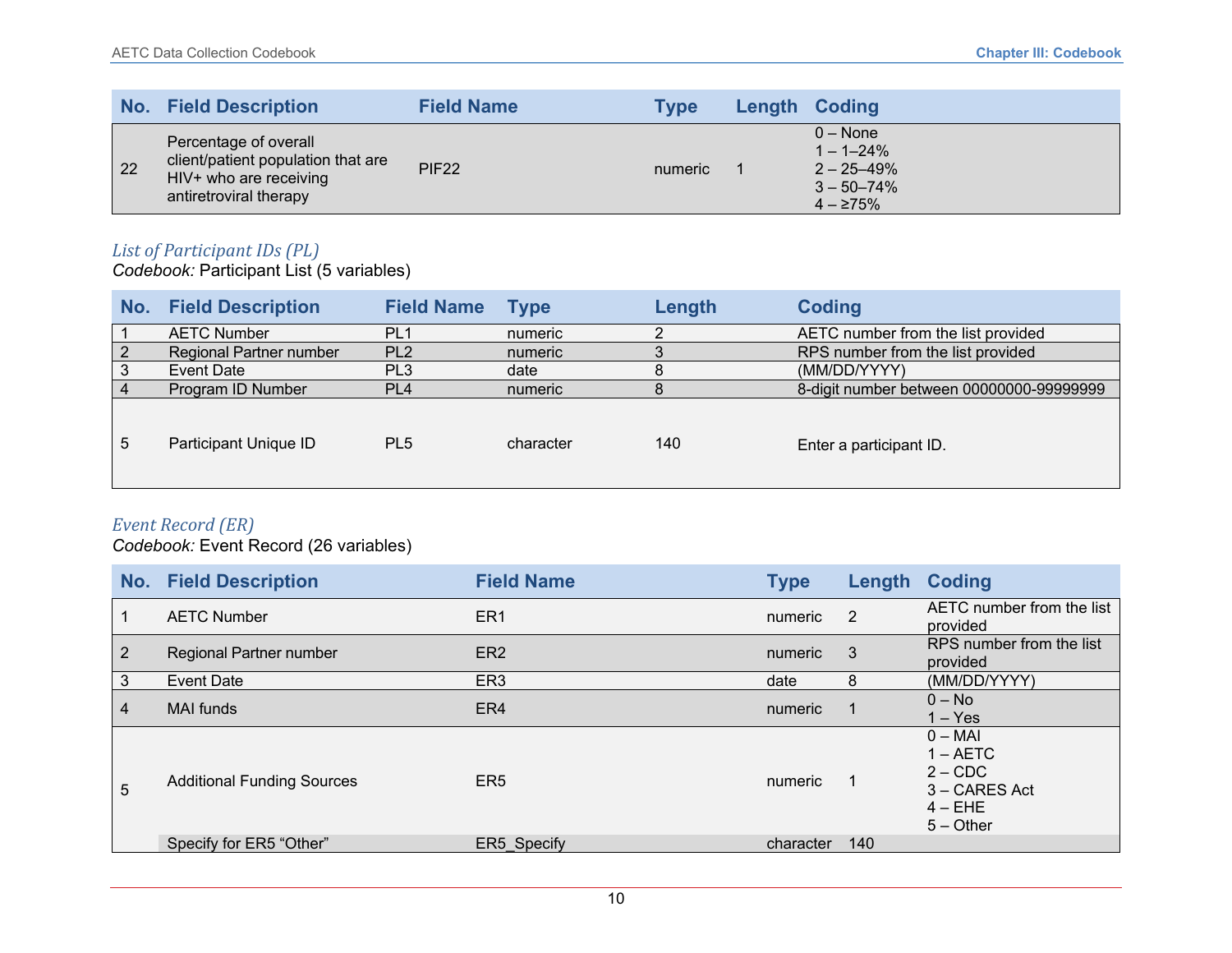|                | <b>No. Field Description</b>                                   | <b>Field Name</b> | <b>Type</b>            |                | <b>Length Coding</b>                         |
|----------------|----------------------------------------------------------------|-------------------|------------------------|----------------|----------------------------------------------|
|                | <b>AETC Program Funding Source</b>                             |                   | numeric                | 1              | $0 - No$<br>$1 - Yes$                        |
|                | Core Training and Technical Assistance<br>(Skip to question 9) | ER6 01            |                        |                |                                              |
| 6              | Practice Transformation (Skip to question<br>7)                | ER6 02            |                        |                |                                              |
|                | Interprofessional Education (Skip to<br>question 8)            | ER6_03            |                        |                |                                              |
|                | None, MAI only (Skip to question 9)                            | ER6_04            |                        |                |                                              |
| $\overline{7}$ | Clinic ID Number                                               | ER7               | numeric                | $\mathfrak{B}$ | 3-digit number between<br>000-999            |
| 8              | Health Professional Program ID Number                          | ER <sub>8</sub>   | numeric                | 3              | 3-digit number between<br>000-999            |
| 9              | <b>Multi-Session Event</b>                                     | ER9               | numeric                | 1              | 0 - No (Skip to Question<br>11)<br>$1 - Yes$ |
| 10             | <b>Sessions Planned</b>                                        | <b>ER10</b>       | numeric                | 3              | 3-digit number between<br>000-999            |
| 11             | <b>Session Number</b>                                          | <b>ER11</b>       | numeric                | 3              | 3-digit number between<br>000-999            |
| 12             | <b>State Event Occurred</b>                                    | <b>ER12</b>       | character <sub>2</sub> |                | Any two letters.<br>Example: WA              |
| 13             | <b>Event Zip Code</b>                                          | <b>ER13</b>       | numeric                | 5              | 5-digit number between<br>00000-99999        |
|                | <b>Training Topics</b>                                         |                   |                        |                | $0 - No$<br>$1 - Yes$                        |
|                | <b>HIV</b> prevention                                          | ER15 01           | numeric                |                |                                              |
|                | HIV testing and diagnosis                                      | ER15 02           | numeric                |                |                                              |
|                | Linkage/referral to HIV care                                   | ER15 03           | numeric                |                |                                              |
| 15             | Engagement and retention in HIV care                           | ER15_04           | numeric                |                |                                              |
|                | Antiretroviral treatment and adherence                         | ER15_05           | numeric                |                |                                              |
|                | Management of co-morbid conditions                             | ER15_06           | numeric                |                |                                              |
|                | Other                                                          | ER15 07           | numeric                |                |                                              |
|                | Specify for ER15 07 response option                            | ER15 07 Specify   | character              | 140            |                                              |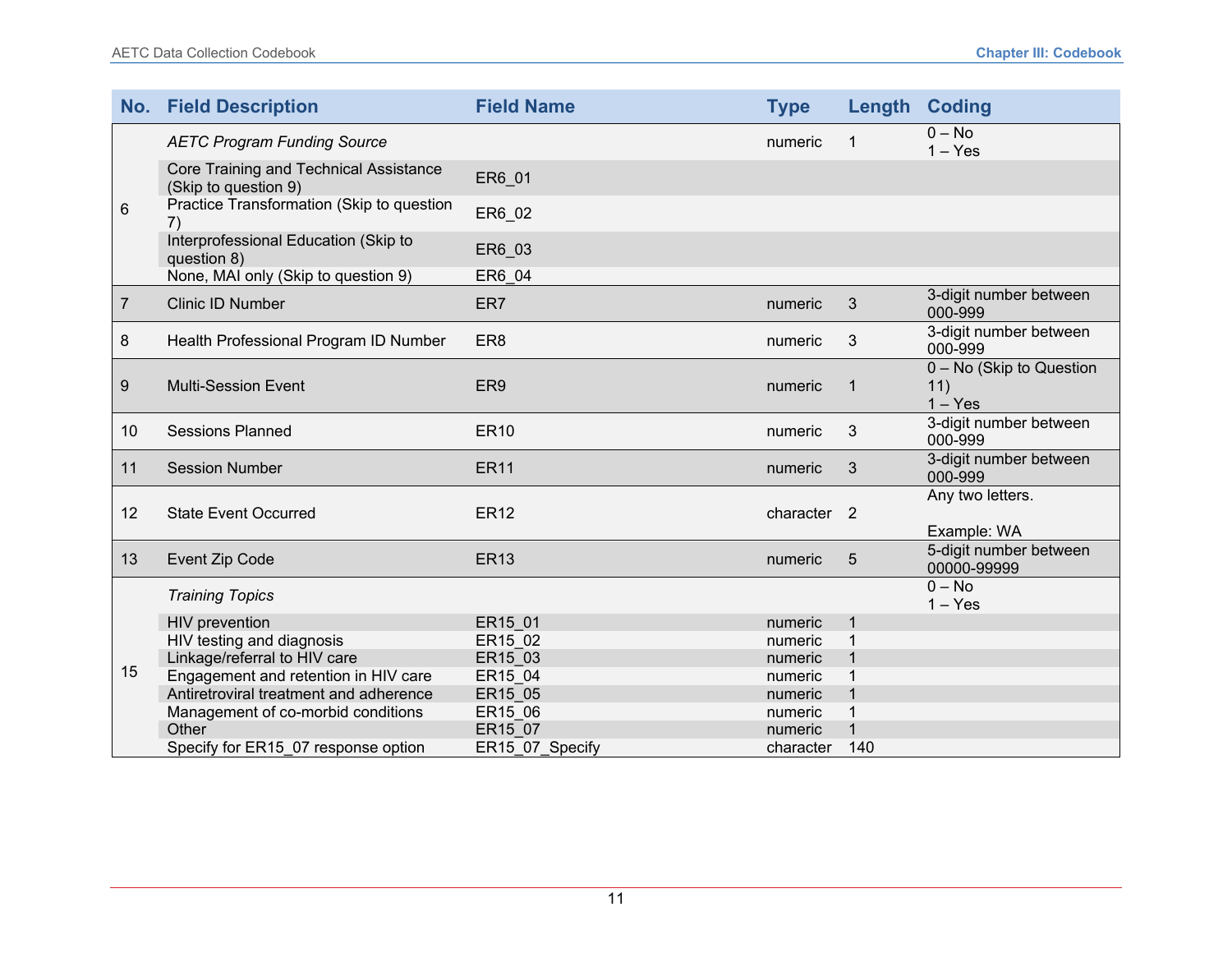|    | <b>No. Field Description</b>                                            | <b>Field Name</b> | <b>Type</b> |              | <b>Length Coding</b>  |
|----|-------------------------------------------------------------------------|-------------------|-------------|--------------|-----------------------|
|    | <b>HIV Prevention Topics</b>                                            |                   | numeric     | $\mathbf{1}$ | $0 - No$<br>$1 - Yes$ |
|    | <b>Behavioral prevention</b>                                            | ER16 01           |             |              |                       |
|    | Harm reduction/safe injection                                           | ER16 02           |             |              |                       |
|    | HIV transmission risk assessment                                        | ER16_03           |             |              |                       |
| 16 | Post-exposure Prophylaxis (PEP,<br>occupational and non-occupational)   | ER16_04           |             |              |                       |
|    | Pre-exposure prophylaxis (PrEP)                                         | ER16_05           |             |              |                       |
|    | Prevention of perinatal or mother-to-child<br>transmission              | ER16_06           |             |              |                       |
|    | U=U/treatment as prevention                                             | ER16_07           |             |              |                       |
|    | Other biomedical prevention                                             | ER16 08           |             |              |                       |
|    | <b>HIV Background and Management Topics</b>                             |                   |             |              | $0 - No$<br>$1 - Yes$ |
|    | Acute HIV                                                               | ER17 01           | numeric     | 1            |                       |
|    | Adult and adolescent antiretroviral<br>treatment                        | ER17_02           | numeric     | $\mathbf{1}$ |                       |
|    | Aging and HIV                                                           | ER17 03           | numeric     | $\mathbf{1}$ |                       |
|    | Antiretroviral treatment adherence,<br>including viral load suppression | ER17_04           | numeric     | 1            |                       |
|    | <b>Basic Science</b>                                                    | ER17 05           | numeric     | $\mathbf 1$  |                       |
|    | Clinical manifestations of HIV disease                                  | ER17 06           | numeric     | $\mathbf{1}$ |                       |
| 17 | HIV Diagnosis (i.e. HIV testing)                                        | ER17 07           | numeric     | $\mathbf{1}$ |                       |
|    | <b>HIV Epidemiology</b>                                                 | ER17_08           | numeric     | $\mathbf{1}$ |                       |
|    | HIV monitoring and lab tests (i.e. CD4 and<br>viral load)               | ER17_09           | numeric     | $\mathbf{1}$ |                       |
|    | HIV resistance testing and interpretation                               | ER17_10           | numeric     | $\mathbf{1}$ |                       |
|    | Linkage to Care                                                         | ER17 11           | numeric     | $\mathbf 1$  |                       |
|    | Pediatric HIV management                                                | ER17 12           | numeric     | 1            |                       |
|    | Retention and/or re-engagement in care                                  | ER17 13           | numeric     | $\mathbf{1}$ |                       |
|    | Other                                                                   | ER17 14           | numeric     | $\mathbf{1}$ |                       |
|    | Specify for ER17 14 response option                                     | ER17 14 Specify   | character   | 140          |                       |
|    | <b>Primary Care and Co-morbidities Topics</b>                           |                   |             |              | $0 - No$<br>$1 - Yes$ |
|    | Cervical cancer screening, including HPV                                | ER18 01           | numeric     | $\mathbf{1}$ |                       |
|    | <b>Hepatitis B</b>                                                      | ER18 02           | numeric     | 1            |                       |
| 18 | <b>Hepatitis C</b>                                                      | ER18 03           | numeric     | $\mathbf{1}$ |                       |
|    | Immunization                                                            | ER18 04           | numeric     | 1            |                       |
|    | Influenza                                                               | ER18 05           | numeric     | 1            |                       |
|    | Malignancies                                                            | ER18 06           | numeric     | 1            |                       |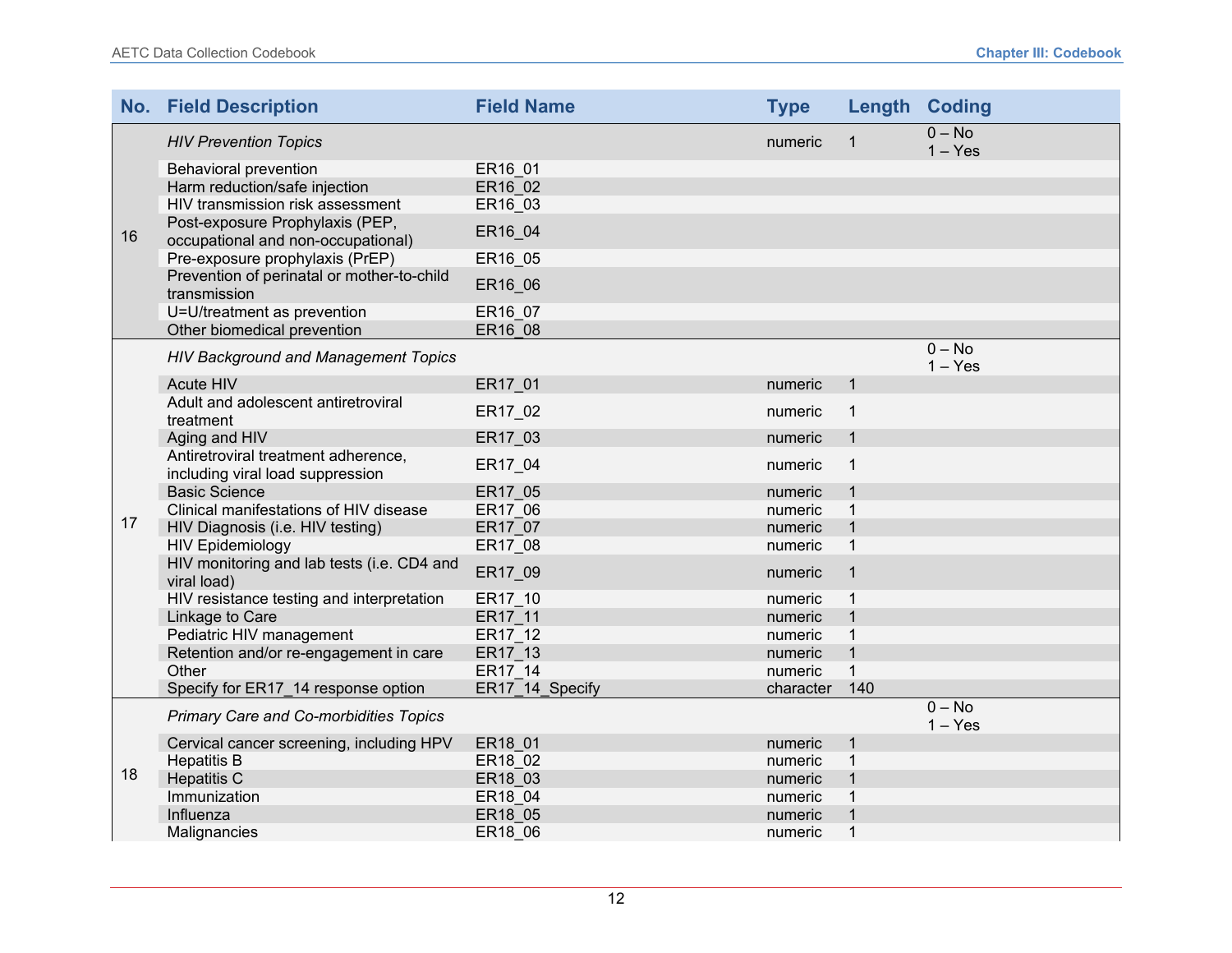|    | <b>No. Field Description</b>                                                                                     | <b>Field Name</b> | <b>Type</b> |              | <b>Length Coding</b>  |
|----|------------------------------------------------------------------------------------------------------------------|-------------------|-------------|--------------|-----------------------|
|    | Medication-assisted therapy for substance<br>use disorders (i.e. buprenorphine,<br>methadone, and/or naltrexone) | ER18_07           | numeric     |              |                       |
|    | Mental health disorders                                                                                          | ER18_08           | numeric     | $\mathbf{1}$ |                       |
|    | Non-infection comorbidities of HIV or viral<br>hepatitis (i.e. cardiovascular, neurologic,<br>renal disease)     | ER18_09           | numeric     |              |                       |
|    | <b>Nutrition</b>                                                                                                 | ER18 10           | numeric     |              |                       |
|    | Opportunistic infections                                                                                         | ER18 11           | numeric     |              |                       |
|    | Oral health                                                                                                      | ER18_12           | numeric     |              |                       |
|    | Osteoporosis                                                                                                     | ER18 13           | numeric     |              |                       |
|    | Pain management                                                                                                  | ER18 14           | numeric     |              |                       |
|    | Palliative care                                                                                                  | ER18_15           | numeric     |              |                       |
|    | Primary care screenings                                                                                          | ER18_16           | numeric     |              |                       |
|    | Reproductive health, including<br>preconception planning                                                         | ER18_17           | numeric     |              |                       |
|    | Sexually transmitted infections                                                                                  | ER18_18           | numeric     |              |                       |
|    | Substance use disorders, not including<br>opioid use                                                             | ER18_19           | numeric     |              |                       |
|    | Opioid use disorder                                                                                              | ER18 20           | numeric     |              |                       |
|    | Tobacco cessation                                                                                                | ER18 21           | numeric     |              |                       |
|    | Tuberculosis                                                                                                     | ER18 22           | numeric     |              |                       |
|    | Other                                                                                                            | ER18 23           | numeric     |              |                       |
|    | Specify for ER18_23 response option                                                                              | ER18_23_Specify   | character   | 140          |                       |
|    | Issues Related to Care of People with<br><b>HIV Topics</b>                                                       |                   | numeric     |              | $0 - No$<br>$1 - Yes$ |
|    | Cultural competence                                                                                              | ER19_01           |             |              |                       |
| 19 | Health literacy                                                                                                  | ER19 02           |             |              |                       |
|    | Low English proficiency                                                                                          | ER19 03           |             |              |                       |
|    | Motivational interviewing                                                                                        | ER19 04           |             |              |                       |
|    | Stigma or discrimination                                                                                         | ER19 05           |             |              |                       |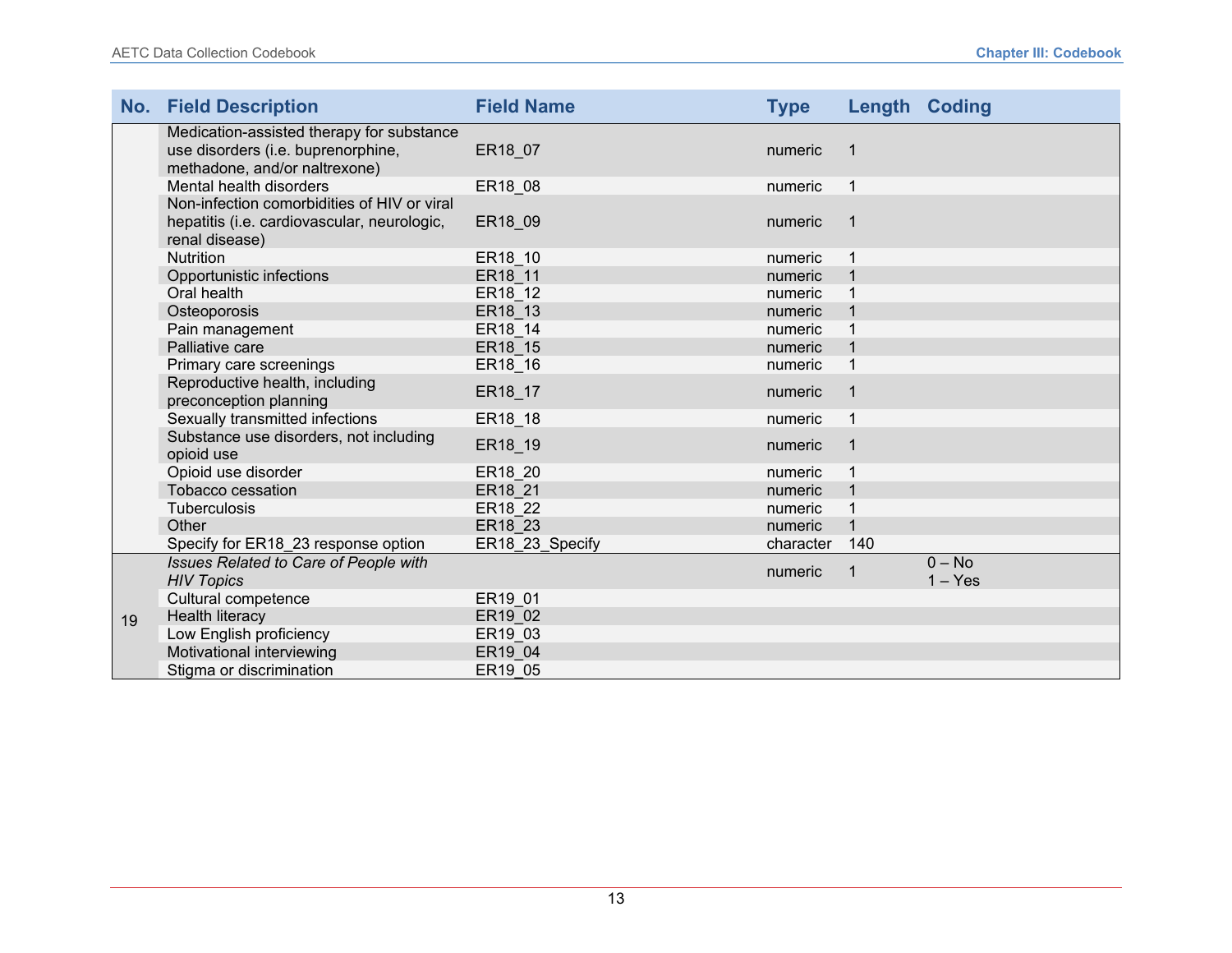|    | <b>No. Field Description</b>                                           | <b>Field Name</b> | <b>Type</b> | Length | <b>Coding</b>         |
|----|------------------------------------------------------------------------|-------------------|-------------|--------|-----------------------|
|    | <b>Health Care Organization or Systems</b><br><b>Issues Topics</b>     |                   | numeric     |        | $0 - No$<br>$1 - Yes$ |
|    | Billing for services and payment models                                | ER20 01           |             |        |                       |
|    | Case management                                                        | ER20 02           |             |        |                       |
|    | <b>Community linkages</b>                                              | ER20 03           |             |        |                       |
|    | Confidentiality / HIPAA                                                | ER20 04           |             |        |                       |
|    | Coordination of care                                                   | ER20 05           |             |        |                       |
|    | Funding or resource allocation                                         | ER20 06           |             |        |                       |
|    | Health insurance coverage (i.e. Affordable                             |                   |             |        |                       |
|    | Care Act, health insurance exchanges,<br>managed care)                 | ER20 07           |             |        |                       |
| 20 | Legal Issues                                                           | ER20 08           |             |        |                       |
|    | Organizational infrastructure                                          | ER20 09           |             |        |                       |
|    | Organizational needs assessment                                        | ER20 10           |             |        |                       |
|    | Patient-centered medical home                                          | ER20 11           |             |        |                       |
|    | <b>Practice Transformation</b>                                         | ER20 12           |             |        |                       |
|    | <b>Quality Improvement</b>                                             | ER20 13           |             |        |                       |
|    | Team-based care (i.e. inter-professional<br>training)                  | ER20_14           |             |        |                       |
|    | Telehealth                                                             | ER20_15           |             |        |                       |
|    | Use of technology for patient care (i.e.<br>electronic health records) | ER20_16           |             |        |                       |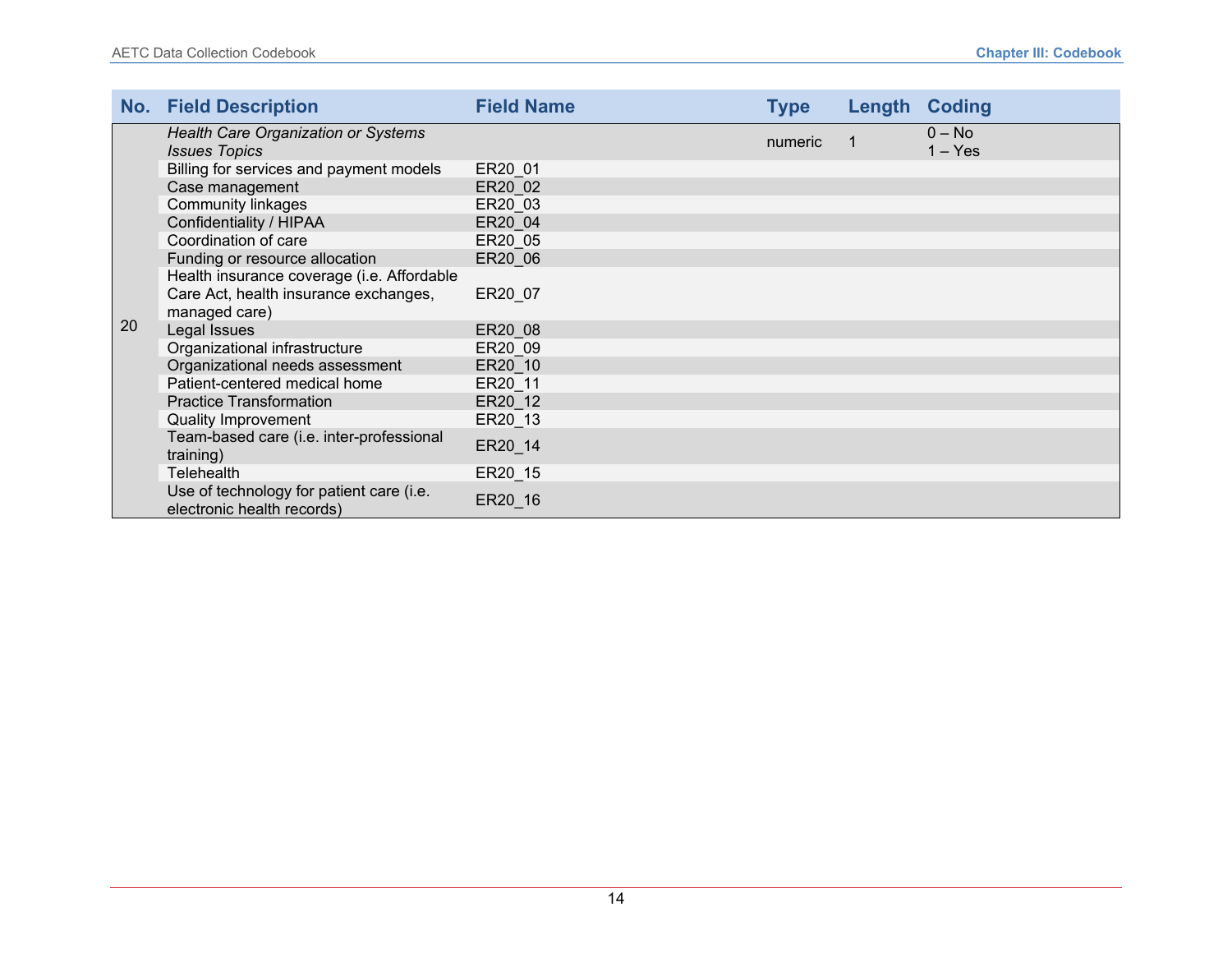|    | <b>No. Field Description</b>                            | <b>Field Name</b> | <b>Type</b> |              | <b>Length Coding</b>  |
|----|---------------------------------------------------------|-------------------|-------------|--------------|-----------------------|
|    | <b>Target Populations</b>                               |                   |             |              | $0 - No$<br>$1 - Yes$ |
|    | Children (ages 0 to 12)                                 | ER21 01           | numeric     | 1            |                       |
|    | Adolescents (ages 13 to 17)                             | ER21 02           | numeric     | 1            |                       |
|    | Young Adults (ages 18 to 24)                            | ER21 03           | numeric     | 1            |                       |
|    | Older adults (ages 50 and over)                         | ER21 04           | numeric     | $\mathbf{1}$ |                       |
|    | American Indian or Alaska Native                        | ER21 05           | numeric     |              |                       |
|    | Asian                                                   | ER21_06           | numeric     | $\mathbf{1}$ |                       |
|    | <b>Black or African American</b>                        | ER21 07           | numeric     |              |                       |
|    | Hispanic or Latino                                      | ER21 08           | numeric     | $\mathbf{1}$ |                       |
|    | Native Hawaiian or Pacific Islander                     | ER21_09           | numeric     | $\mathbf{1}$ |                       |
| 21 | Other race/ethnicity                                    | ER21 10           | numeric     | $\mathbf{1}$ |                       |
|    | Specify for ER21 10 response option                     | ER21 10 Specify   | character   | 140          |                       |
|    | Women                                                   | ER21 11           | numeric     | $\mathbf{1}$ |                       |
|    | Gay, lesbian, bisexual, transgender, or<br>other gender | ER21_12           | numeric     | $\mathbf{1}$ |                       |
|    | Homeless or unstably housed                             | ER21 13           | numeric     | $\mathbf{1}$ |                       |
|    | Incarcerated or recently released                       | ER21 14           | numeric     | $\mathbf 1$  |                       |
|    | Immigrants                                              | ER21 15           | numeric     | 1            |                       |
|    | U.S. Mexico border population                           | ER21 16           | numeric     | $\mathbf{1}$ |                       |
|    | Rural populations                                       | ER21 17           | numeric     | $\mathbf{1}$ |                       |
|    | Other specific populations                              | ER21 18           | numeric     | $\mathbf{1}$ |                       |
|    | Specify for ER21_18 response option                     | ER21_18_Specify   | character   | 140          |                       |
|    | <b>Other AETC Collaborators</b>                         |                   | numeric     | 1            | $0 - No$<br>$1 - Yes$ |
|    | <b>AETC National Coordinating Resource</b><br>Center    | ER22 01           |             |              |                       |
| 22 | <b>AETC National Clinicians' Consultation</b><br>Center | ER22_02           |             |              |                       |
|    | Mid-Atlantic AETC                                       | ER22 03           |             |              |                       |
|    | <b>Midwest AETC</b>                                     | ER22 04           |             |              |                       |
|    | <b>Mountain West AETC</b>                               | ER22 05           |             |              |                       |
|    | <b>New England AETC</b>                                 | ER22 06           |             |              |                       |
|    | Northeast/Caribbean AETC                                | ER22 07           |             |              |                       |
|    | Pacific AETC                                            | ER22 08           |             |              |                       |
|    | South Central AETC                                      | ER22 09           |             |              |                       |
|    | <b>Southeast AETC</b>                                   | ER22 10           |             |              |                       |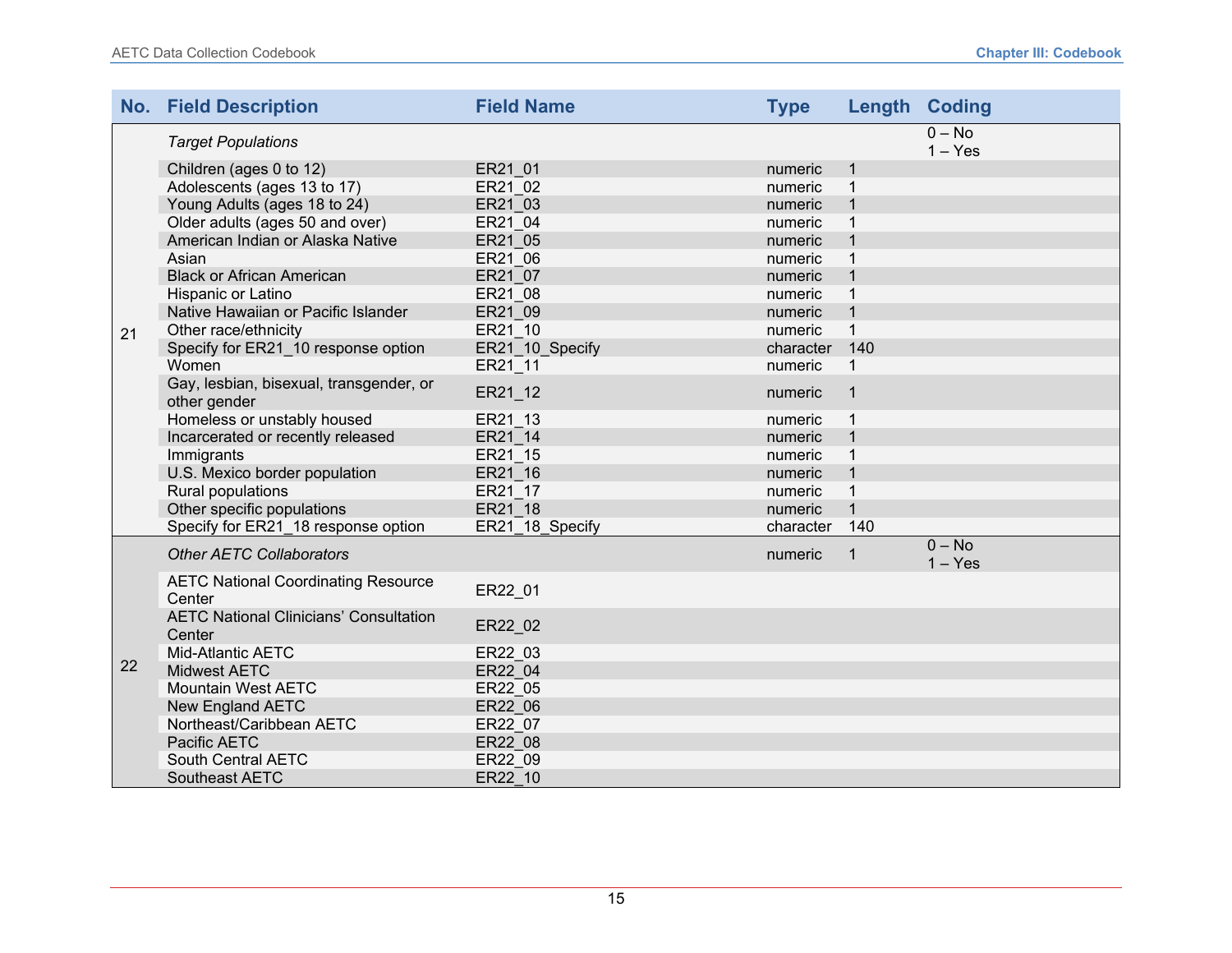|    | <b>No. Field Description</b>                                                                     | <b>Field Name</b> | <b>Type</b> |              | <b>Length Coding</b>  |
|----|--------------------------------------------------------------------------------------------------|-------------------|-------------|--------------|-----------------------|
|    | Other federally-funded training centers<br>collaborators                                         |                   | numeric     | 1            | $0 - No$<br>$1 - Yes$ |
|    | Addiction Technology Transfer center<br>(ATTC)                                                   | ER23_01           |             |              |                       |
|    | Area Health Education Center (AHEC)                                                              | ER23_02           |             |              |                       |
|    | Capacity Building Assistance (CBA)<br>Provider                                                   | ER23_03           |             |              |                       |
|    | Family Planning National Training Center                                                         | ER23_04           |             |              |                       |
| 23 | Mental Health Technology Transfer<br>Centers (MHTTC)                                             | ER23_05           |             |              |                       |
|    | Public Health Training Center (PHTC)                                                             | ER23_06           |             |              |                       |
|    | STD Clinical Prevention Training Center<br>(PTC)                                                 | ER23 07           |             |              |                       |
|    | TB Regional Training and Medical<br><b>Consultation Center</b>                                   | ER23_08           |             |              |                       |
|    | Viral hepatitis Education and Training<br>Project                                                | ER23_09           |             |              |                       |
|    | <b>Other Collaborating Organizations</b>                                                         |                   |             |              | $0 - No$<br>$1 - Yes$ |
|    | AIDS services organization                                                                       | ER24 01           | numeric     | 1            |                       |
|    | Other community-based organization                                                               | ER24_02           | numeric     | $\mathbf{1}$ |                       |
|    | Community health center, including<br>federally qualified health center (FQHC)<br>funded by HRSA | ER24_03           | numeric     | $\mathbf{1}$ |                       |
|    | <b>Correctional institution</b>                                                                  | ER24 04           | numeric     | 1            |                       |
|    | Faith-based organization                                                                         | ER24 05           | numeric     |              |                       |
| 24 | Health professions school                                                                        | ER24 06           | numeric     |              |                       |
|    | <b>Historically Black College or University</b>                                                  | ER24 07           | numeric     |              |                       |
|    | <b>Hispanic-Serving Institution</b>                                                              | ER24 08           | numeric     |              |                       |
|    | Hospital or hospital-based clinic                                                                | ER24 09           | numeric     | $\mathbf{1}$ |                       |
|    | RWHAP-funded organization, including<br>subrecipients                                            | ER24_10           | numeric     | 1            |                       |
|    | <b>Tribal College or University</b>                                                              | ER24 11           | numeric     |              |                       |
|    | Tribal health organization                                                                       | ER24 12           | numeric     |              |                       |
|    | Other                                                                                            | ER24 13           | numeric     |              |                       |
|    | Specify for ER24 13 response option                                                              | ER24 13 Specify   | character   | 140          |                       |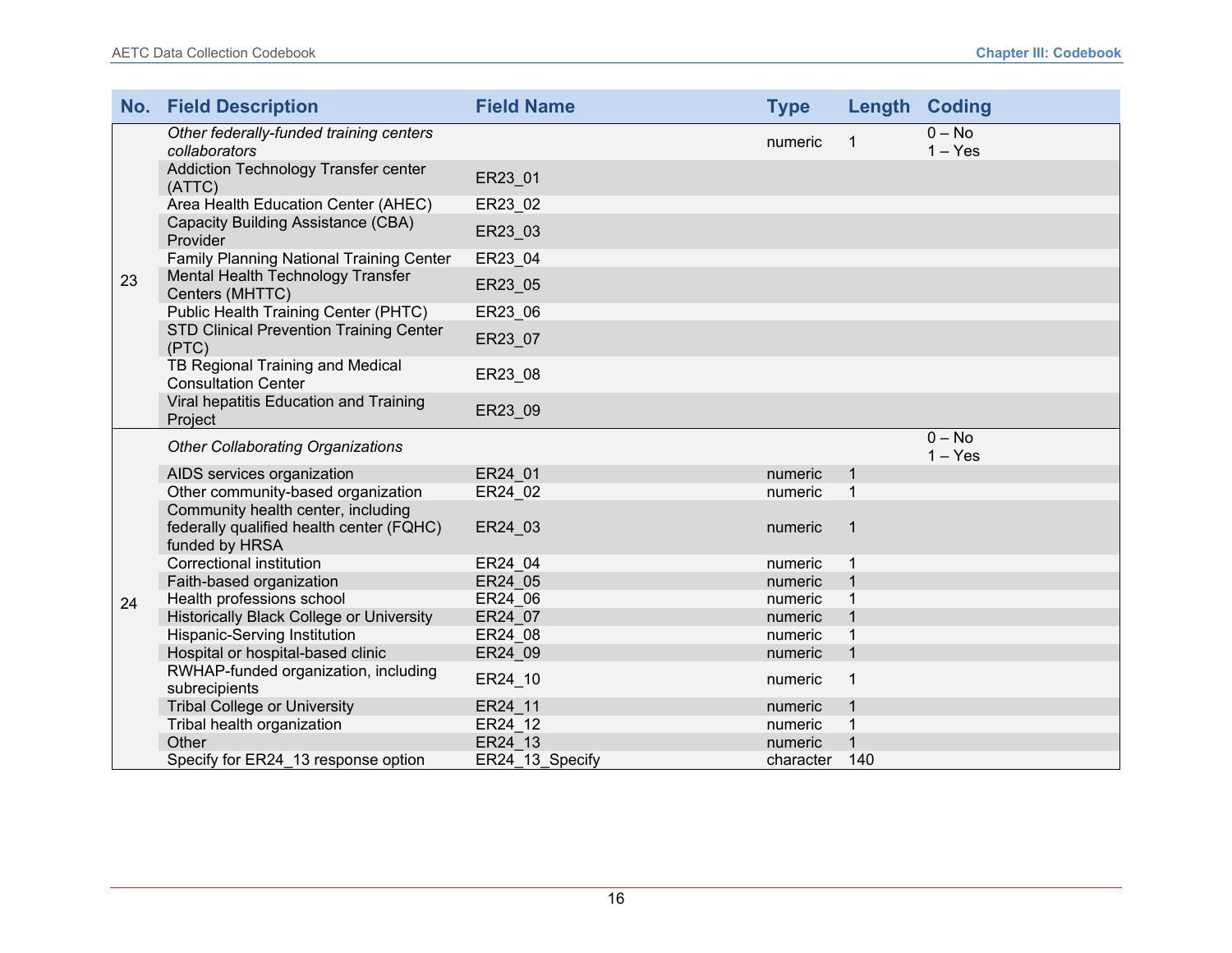|    | <b>No. Field Description</b>                                                             | <b>Field Name</b>                | <b>Type</b> |   | <b>Length Coding</b>                                                                                            |
|----|------------------------------------------------------------------------------------------|----------------------------------|-------------|---|-----------------------------------------------------------------------------------------------------------------|
|    | <b>Training Modality</b>                                                                 |                                  | numeric     | 6 | Number between 0000.00<br>and 9999.75.<br>Note that only valid<br>decimal values are .00,<br>.25, .50, and .75. |
|    | Didactic Presentations, In-person                                                        | ER25_01                          |             |   |                                                                                                                 |
|    | Didactic Presentations, Distance-based<br>(Live)                                         | ER25 02                          |             |   |                                                                                                                 |
|    | Didactic Presentations, Distance-based<br>(archived)                                     | ER25_03                          |             |   |                                                                                                                 |
|    | Interactive Presentations, In-person                                                     | ER25 04                          |             |   |                                                                                                                 |
|    | Interactive Presentations, Distance-based<br>(Live)                                      | ER25_05                          |             |   |                                                                                                                 |
|    | Communities of practice, In-person                                                       | ER25 06                          |             |   |                                                                                                                 |
|    | Communities of practice, Distance-based<br>(Live)                                        | ER25_07                          |             |   |                                                                                                                 |
|    | Clinical preceptorships, In-person                                                       | ER25 08                          |             |   |                                                                                                                 |
| 25 | Clinical preceptorships, Distance-based<br>(Live)                                        | ER25 09                          |             |   |                                                                                                                 |
|    | Clinical consultation, In-person                                                         | ER25 10                          |             |   |                                                                                                                 |
|    | Clinical consultation, Distance-based<br>(Live)                                          | ER25_11                          |             |   |                                                                                                                 |
|    | Coaching for organizational capacity<br>building, In-person                              | ER25_12                          |             |   |                                                                                                                 |
|    | Coaching for organizational capacity<br>building, In-person start date                   | ER25_12_Coaching_Start_Date      | date        | 8 | (MM/DD/YYYY)                                                                                                    |
|    | Coaching for organizational capacity<br>building, In-person end date                     | ER25 12 Coaching End Date        | date        | 8 | (MM/DD/YYYY)                                                                                                    |
|    | Coaching for organizational capacity<br>building, In-person # of sessions                | ER25 12 Num of Coaching Sessions | numeric     | 3 | 3-digit number between<br>000-999                                                                               |
|    | Coaching for organizational capacity<br>building, Distance-based (Live)                  | ER25_13                          |             |   |                                                                                                                 |
|    | Coaching for organizational capacity<br>building, Distance-based (Live) start date       | ER25_13_Coaching_Start_Date      | date        | 8 | (MM/DD/YYYY)                                                                                                    |
|    | Coaching for organizational capacity<br>building, Distance-based (Live) end date         | ER25_13_Coaching_End_Date        | date        | 8 | (MM/DD/YYYY)                                                                                                    |
|    | Coaching for organizational capacity<br>building, Distance-based (Live) # of<br>sessions | ER25_13_Num_of_Coaching_Sessions | numeric     | 3 | 3-digit number between<br>000-999                                                                               |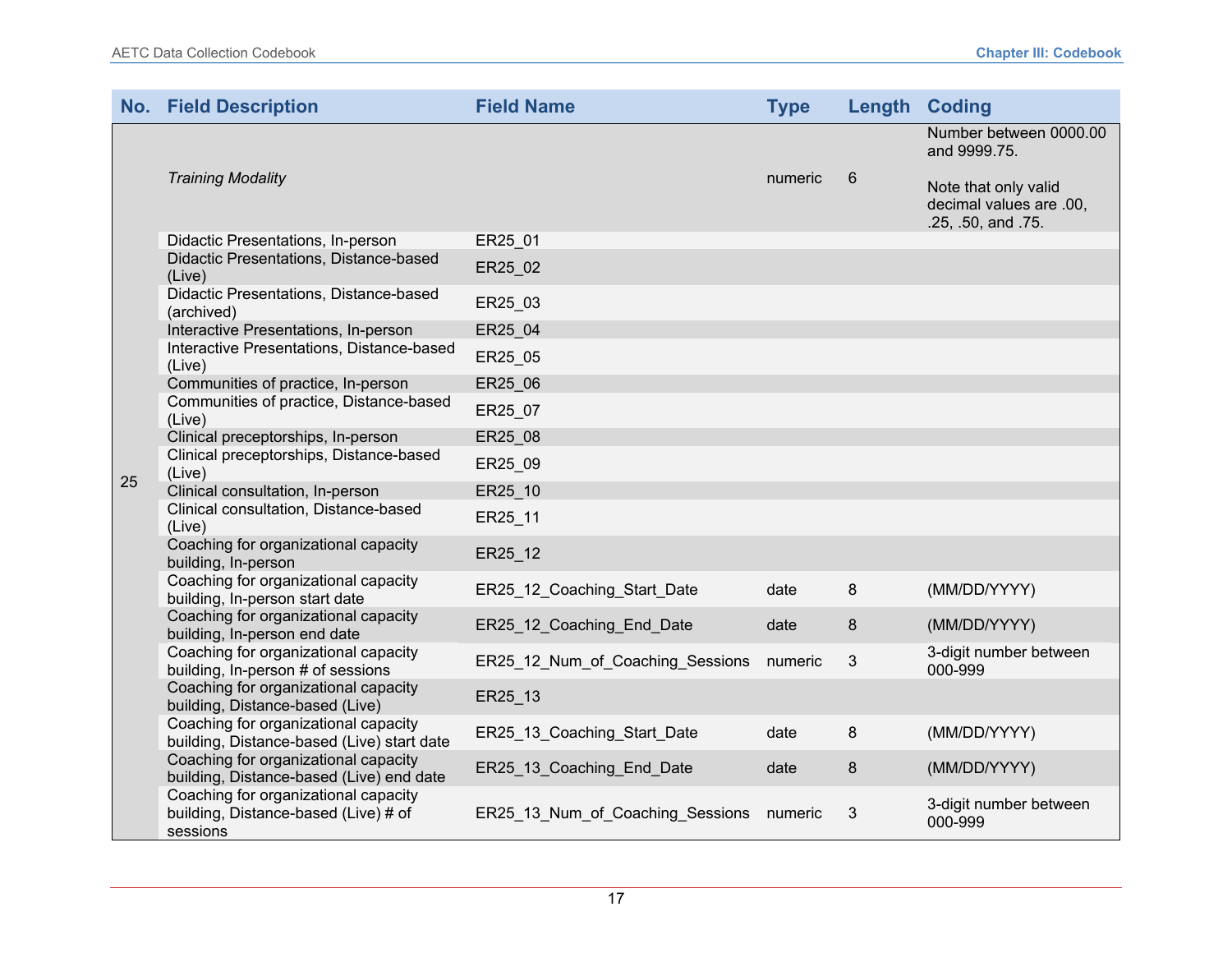| No. | <b>Field Description</b>     | <b>Field Name</b> | <b>Type</b> | <b>Length Coding</b>                        |
|-----|------------------------------|-------------------|-------------|---------------------------------------------|
| 26  | Continuing education credits | <b>ER26</b>       | numeric     | $0 - No$<br>1 – Yes                         |
| 27  | Program ID Number            | ER <sub>27</sub>  | numeric     | 8-digit number between<br>00000000-99999999 |